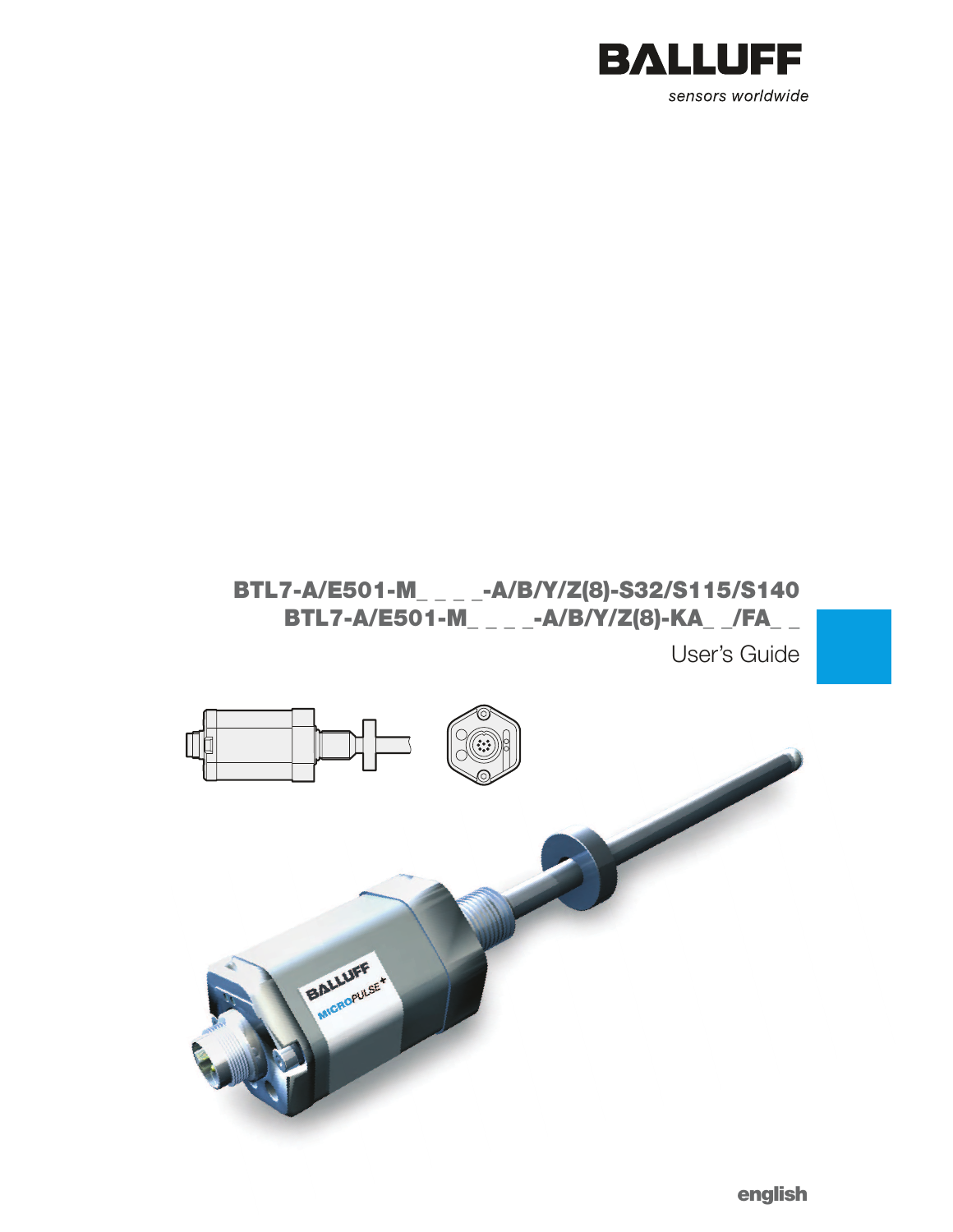www.balluff.com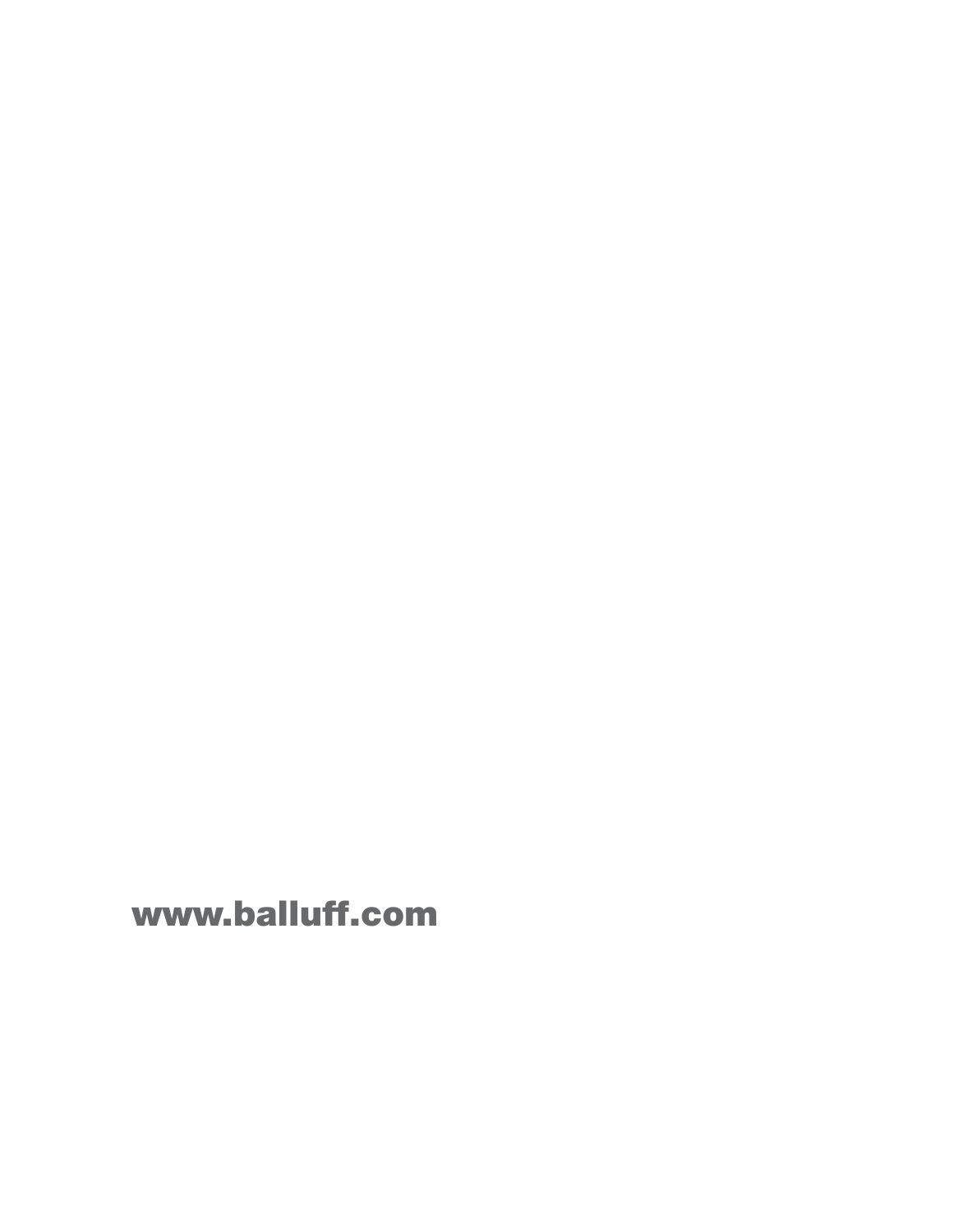|                           | Notes to the user                                             | 5 <sup>5</sup>  |
|---------------------------|---------------------------------------------------------------|-----------------|
|                           | 1.1<br><b>Validity</b>                                        | 5               |
|                           | 1.2<br><b>Symbols and conventions</b>                         | 5               |
|                           | 1.3<br>Scope of delivery                                      | 5               |
|                           | 1.4<br><b>Approvals and markings</b>                          | 5               |
|                           | <b>Safety</b>                                                 | 6               |
|                           | 2.1<br>Intended use                                           | 6               |
|                           | 2.2<br>General safety notes for the position measuring system | 6               |
|                           | 2.3<br><b>Meaning of the warnings</b>                         | 6               |
|                           | 2.4<br><b>Disposal</b>                                        | 6               |
|                           | <b>Construction and function</b>                              | $\overline{7}$  |
|                           | Construction<br>3.1                                           | 7               |
|                           | 3.2<br><b>Function</b>                                        | 8               |
|                           | 3.3<br><b>LED display</b>                                     | 8               |
| $\overline{\mathbf{A}}$ . | <b>Installation and connection</b>                            | 9               |
|                           | 4.1<br><b>Installation variants</b>                           | 9               |
|                           | 4.2<br><b>Preparing for installation</b>                      | 9               |
|                           | 4.3<br>Installing the transducer                              | 10              |
|                           | 4.3.1 Installation recommendation for hydraulic cylinders     | 10              |
|                           | 4.4<br><b>Electrical connection</b>                           | 11              |
|                           | 4.4.1 Connector S32/cable connection                          | 11              |
|                           | 4.4.2 Connector S115                                          | 11              |
|                           | 4.4.3 Connector S140                                          | 12              |
|                           | 4.5<br>Shielding and cable routing                            | 12              |
| 5                         | <b>Startup</b>                                                | 13.             |
|                           | 5.1<br>Starting up the system                                 | 13              |
|                           | 5.2<br><b>Operating notes</b>                                 | 13              |
| 6                         | <b>Configuration with the Micropulse Configuration Tool</b>   | 14 <sup>°</sup> |
|                           | 6.1<br><b>Micropulse Configuration Tool</b>                   | 14              |
|                           | 6.2<br>Connecting the USB communication box                   | 14              |
|                           | 6.3<br><b>Configuration options</b>                           | 14              |
|                           | Adjust with the calibration device (not with BTL7--S140)      | 16              |
|                           | 7.1<br><b>Calibration device</b>                              | 16              |
|                           | 7.2<br><b>Calibration procedure notes</b>                     | 16              |
|                           | 7.3<br><b>Calibration procedure overview</b>                  | 17              |
|                           | 7.3.1<br>Teach-in                                             | 17              |
|                           | 7.3.2 Adjust                                                  | 18              |
|                           | 7.3.3 Reset                                                   | 18              |
| 8                         | Teach-in with the calibration device                          | 19              |
|                           |                                                               |                 |
| 9                         | Adjust with the calibration device                            | 20              |
| 10                        | Reset all values with the calibration device (reset)          | 23              |
|                           |                                                               |                 |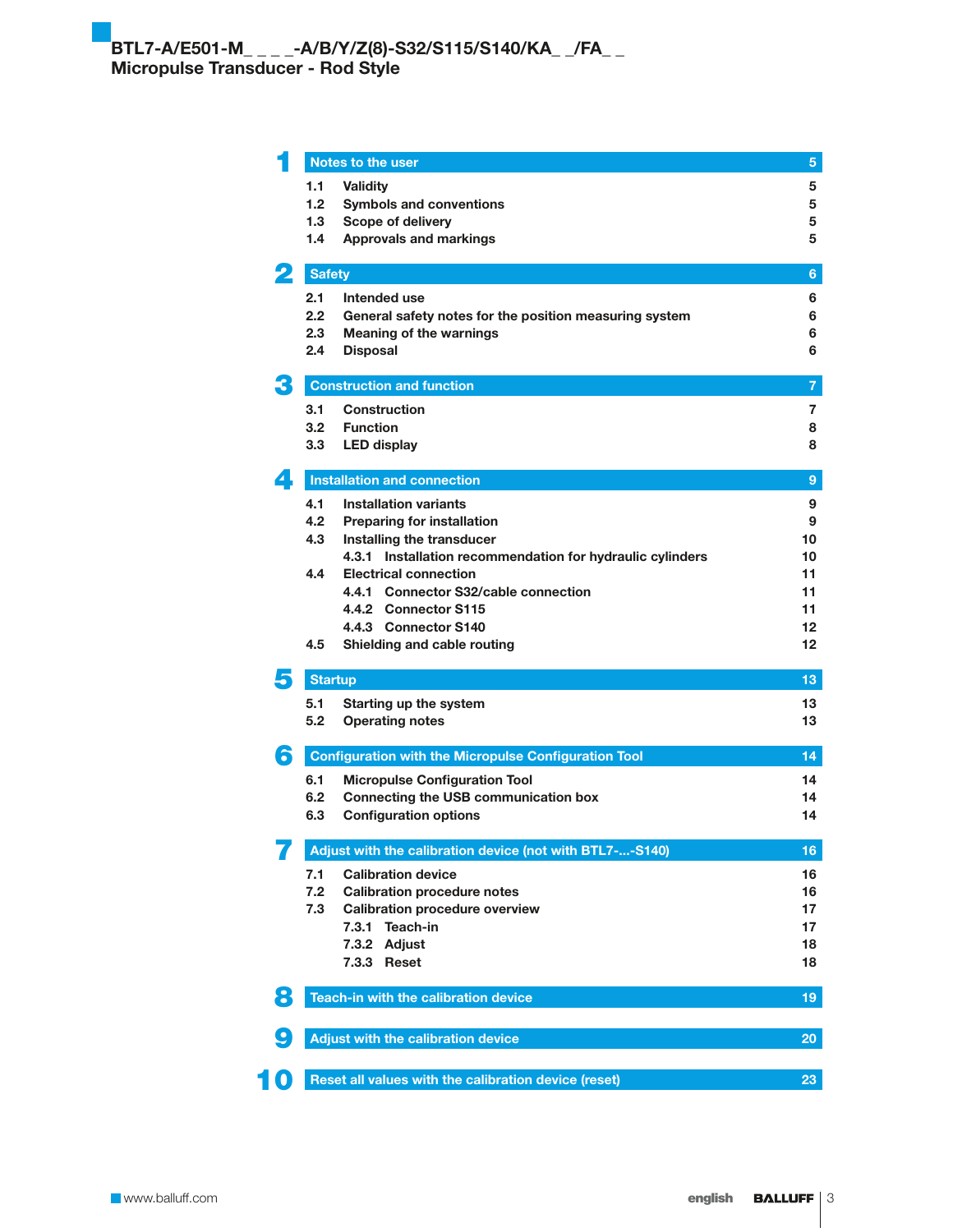|      | <b>Technical data</b>                       | 24       |
|------|---------------------------------------------|----------|
| 11.1 | <b>Accuracy</b><br>11.2 Ambient conditions  | 24<br>24 |
|      | 11.3 Supply voltage (external)              | 24       |
|      | 11.4 Output                                 | 24       |
| 11.5 | <b>Communication lines La, Lb</b>           | 24       |
| 11.6 | Dimensions, weights                         | 25       |
|      | <b>Accessories</b>                          | 26       |
| 12.1 | <b>Magnets</b>                              | 26       |
| 12.2 | <b>Mounting nut</b>                         | 26       |
|      | 12.3 Connectors and cables                  | 27       |
|      | 12.3.1 BKS-S32/S33M-00, freely configurable | 27       |
|      | 12.3.2 BKS-S232/S233-PU-__, preassembled    | 27       |
|      | 12.3.3 BKS-S115/S116-PU-__, preassembled    | 28       |
|      | 12.3.4 BKS-S140-23-00, freely configurable  | 28       |
|      | 12.3.5 Plug-in system, 8-pin                | 28       |
|      | 12.4 USB communication box                  | 29       |
|      | <b>Type code breakdown</b>                  | 30       |
|      |                                             |          |
|      | <b>Appendix</b>                             | 31       |
|      | 14.1 Converting units of length             | 31       |

14.2 Part labels 31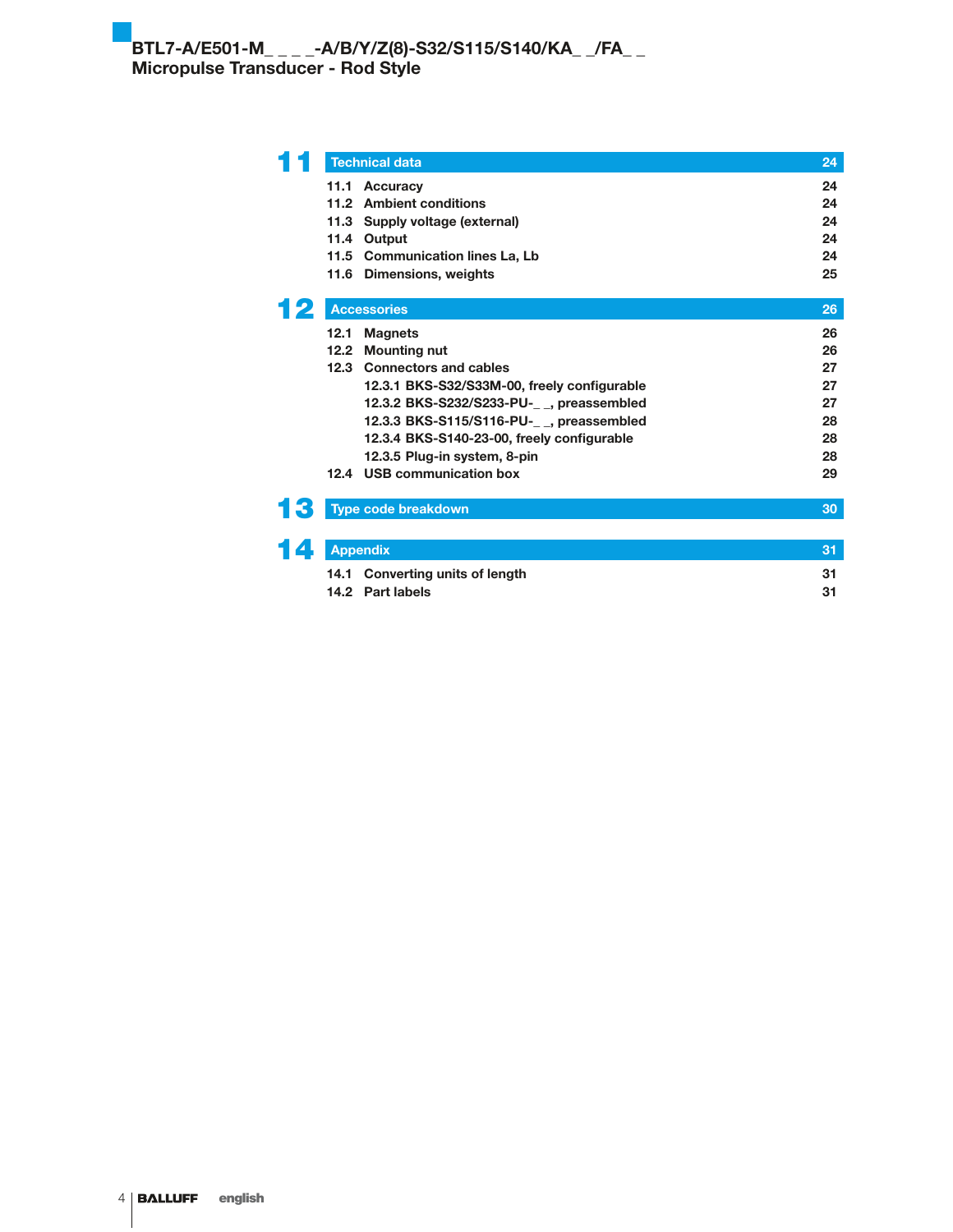Notes to the user

#### 1.1 Validity

This guide describes the construction, function and setting options for the BTL7 Micropulse Transducer with analog interface. It applies to types BTL7-A/E501-M\_ \_ \_ \_-A/B/ Y/Z(8)-S32/S115/S140/KA\_\_/FA\_\_ (see type code breakdown on page 30).

The guide is intended for qualified technical personnel. Read this guide before installing and operating the transducer.

### 1.2 Symbols and conventions

Individual *instructions* are indicated by a preceding triangle.

 $\blacktriangleright$  Instruction 1

Action sequences are numbered consecutively:

- 1. Instruction 1
- 2. Instruction 2

 $\mathbf i$ 

#### Note, tip

This symbol indicates general notes.

 $\bigcirc$  2 These symbols indicate the buttons on the calibration device.

 $\circ$   $\hat{\delta}$ Symbols of this type indicate the LED displays.

#### 1.3 Scope of delivery

- BTL7 transducer
- Calibration device (not with BTL7-...-S140)
- Condensed guide

li.

The magnets are available in various models and must be ordered separately.

#### 1.4 Approvals and markings



UL approval<sup>1)</sup> File no. E227256

<sup>1)</sup> Not for BTL7-...-FA\_ \_

#### US Patent 5 923 164

The US patent was awarded in connection with this product.



The CE Mark verifies that our products meet the requirements of EU Directive 2004/108/EC (EMC Directive).

The transducer meets the requirements of the following generic standards:

- EN 61000-6-1 (noise immunity)
- EN 61000-6-2 (noise immunity)
- EN 61000-6-3 (emission)
- EN 61000-6-4 (emission)

and the following product standard:

– EN 61326-2-3

Emission tests:

- RF emission
- EN 55016-2-3 (industrial and residential areas)

Noise immunity tests:

|   | Static electricity (ESD)<br>EN 61000-4-2                                   | Severity level 3 |
|---|----------------------------------------------------------------------------|------------------|
|   | Electromagnetic fields (RFI)<br>EN 61000-4-3                               | Severity level 3 |
| - | Electrical fast transients (burst)<br>FN 61000-4-4                         | Severity level 3 |
|   | Surge<br>EN 61000-4-5                                                      | Severity level 2 |
|   | Conducted interference induced by<br>high-frequency fields<br>FN 61000-4-6 | Severity level 3 |
|   | Magnetic fields<br>EN 61000-4-8                                            | Severity level 4 |

More detailed information on the guidelines, approvals, and standards is included in the declaration of conformity.



li.

By using the GL symbol<sup>1)</sup>, we confirm that the marked products were type tested according to the guidelines of Germanischer Lloyd. The type approval is authenticated with a certificate.

The verified test requirements cover the environmental category "D" (closed environments with increased heat and vibration requirements).

Therefore, the marked products can be used according to the specifications of the certificate on ocean-going and inland vessels and on offshore operations in systems subject to mandatory type-testing. Maximum length:

– BTL7-…-A/B/Y/Z-…: 300 mm (500 mm when supported at the end of the rod using slide bush BAM PC-TL-001-D10,4-4 in bore with a diameter of max. 13 mm)

1) Not for BTL7-...-S140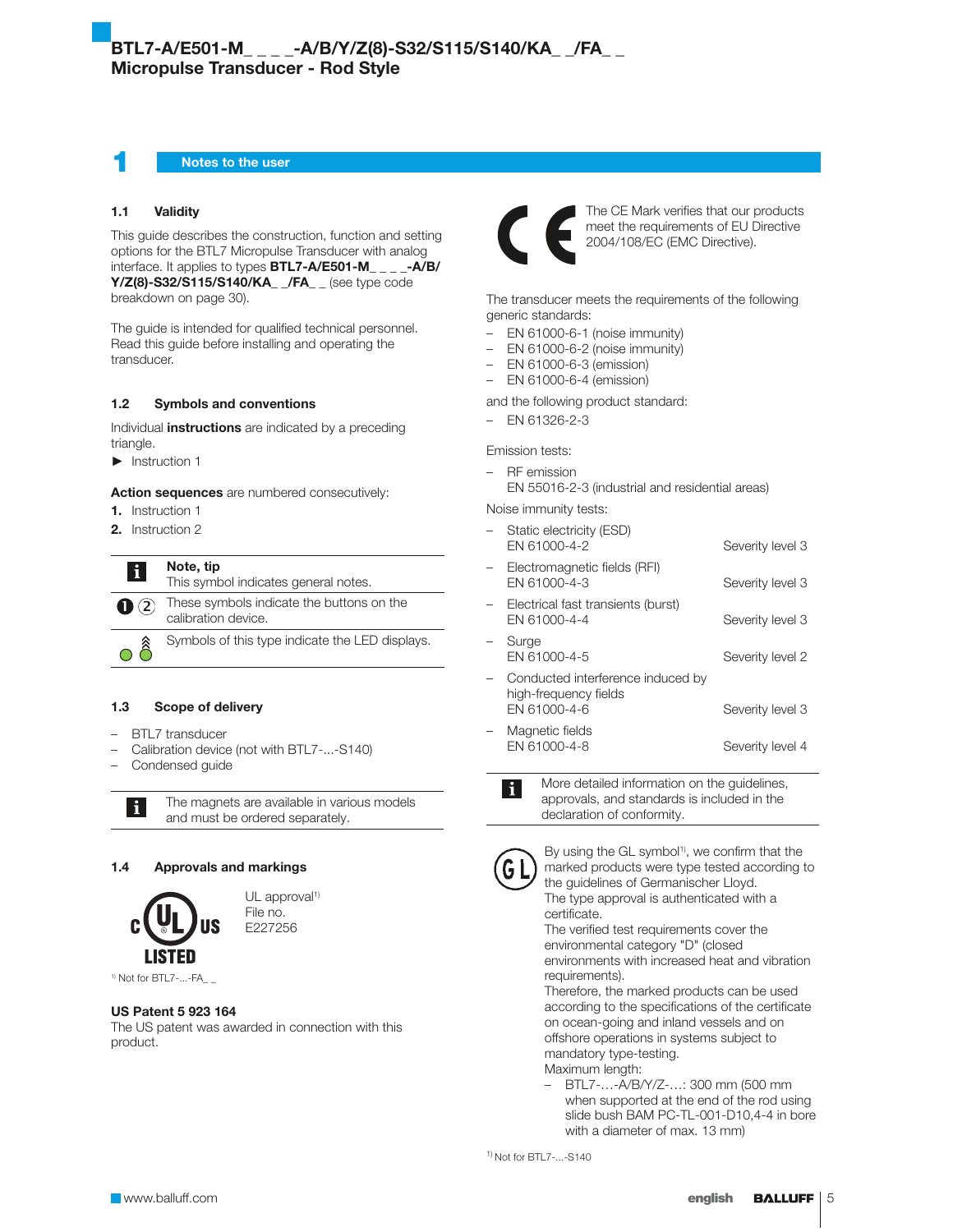# 2 Safety

#### 2.1 Intended use

The BTL7 Micropulse Transducer, together with a machine controller (e. g. PLC), comprises a position measuring system. It is intended to be installed into a machine or system. Flawless function in accordance with the specifications in the technical data is ensured only when using original BALLUFF accessories, use of any other components will void the warranty.

Opening the transducer or non-approved use are not permitted and will result in the loss of warranty and liability claims against the manufacturer.

### 2.2 General safety notes for the position measuring system

Installation and startup may only be performed by trained specialists with basic electrical knowledge. Qualified personnel are those who can recognize possible hazards and institute the appropriate safety measures due to their professional training, knowledge, and experience, as well as their understanding of the relevant regulations pertaining to the work to be done.

The **operator** is responsible for ensuring that local safety regulations are observed.

In particular, the operator must take steps to ensure that a defect in the position measuring system will not result in hazards to persons or equipment.

If defects and unresolvable faults occur in the transducer, it should be taken out of service and secured against unauthorized use.

#### 2.3 Meaning of the warnings

Always observe the warnings in these instructions and the measures described to avoid hazards.

The warnings used here contain various signal words and are structured as follows:

# SIGNAL WORD

#### Hazard type and source

Consequences if not complied with

 $\blacktriangleright$  Measures to avoid hazards

The individual signal words mean:

#### NOTICE!

Identifies a hazard that could damage or destroy the product.

# $\triangle$  DANGER

The general warning symbol in conjunction with the signal word DANGER identifies a hazard which, if not avoided, will certainly result in death or serious injury.

#### 2.4 Disposal

 $\triangleright$  Observe the national regulations for disposal.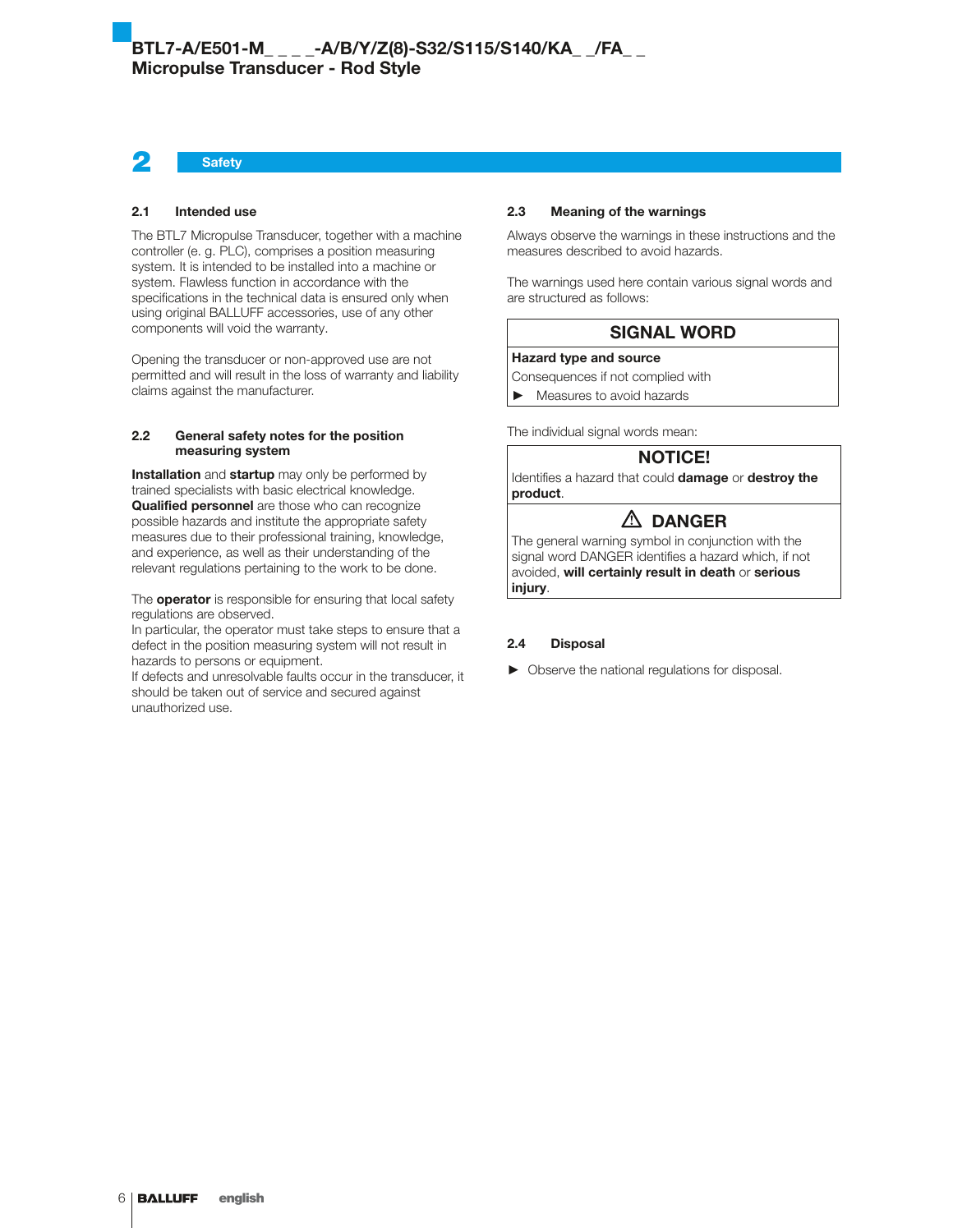



| Version         | D1        | G                     |
|-----------------|-----------|-----------------------|
| $$ -A/B/Y/Z- $$ | $10.2$ mm | Thread<br>M4x4/6 deep |
| -A8/B8/Y8/Z8-   | 8 mm      | No thread             |

Fig. 3-1: BTL7... transducer, construction and function

#### 3.1 Construction

**Electrical connection:** The electrical connection is made via a cable or a connector (see type code breakdown on page 30).

**BTL housing:** Aluminum housing containing the processing electronics.

**Mounting thread:** We recommend assembling this transducer on the fastening screw thread:

- BTL7-…-A/B: M18×1.5
- BTL7-…-Y/Z: 3/4"-16UNF

The transducers with  $\varnothing$  10.2 mm have an additional thread at the end of the rod to support larger nominal lengths.

**Magnet:** Defines the position to be measured on the waveguide. Magnets are available in various models and must be ordered separately (see accessories on page 26).

Nominal length: Defines the available measuring range. Rods with various nominal lengths from 25 mm to 7620 mm are available depending on the version:

- Ø 10.2 mm: Nominal length from 25 mm to 7620 mm
- Ø 8 mm: Nominal length from 25 mm to 1016 mm

**Damping zone:** Area at the end of the rod that cannot be used for measurements, but which may be passed over.

Calibration device: Additional device for calibrating the transducer (not with BTL7-...-S140).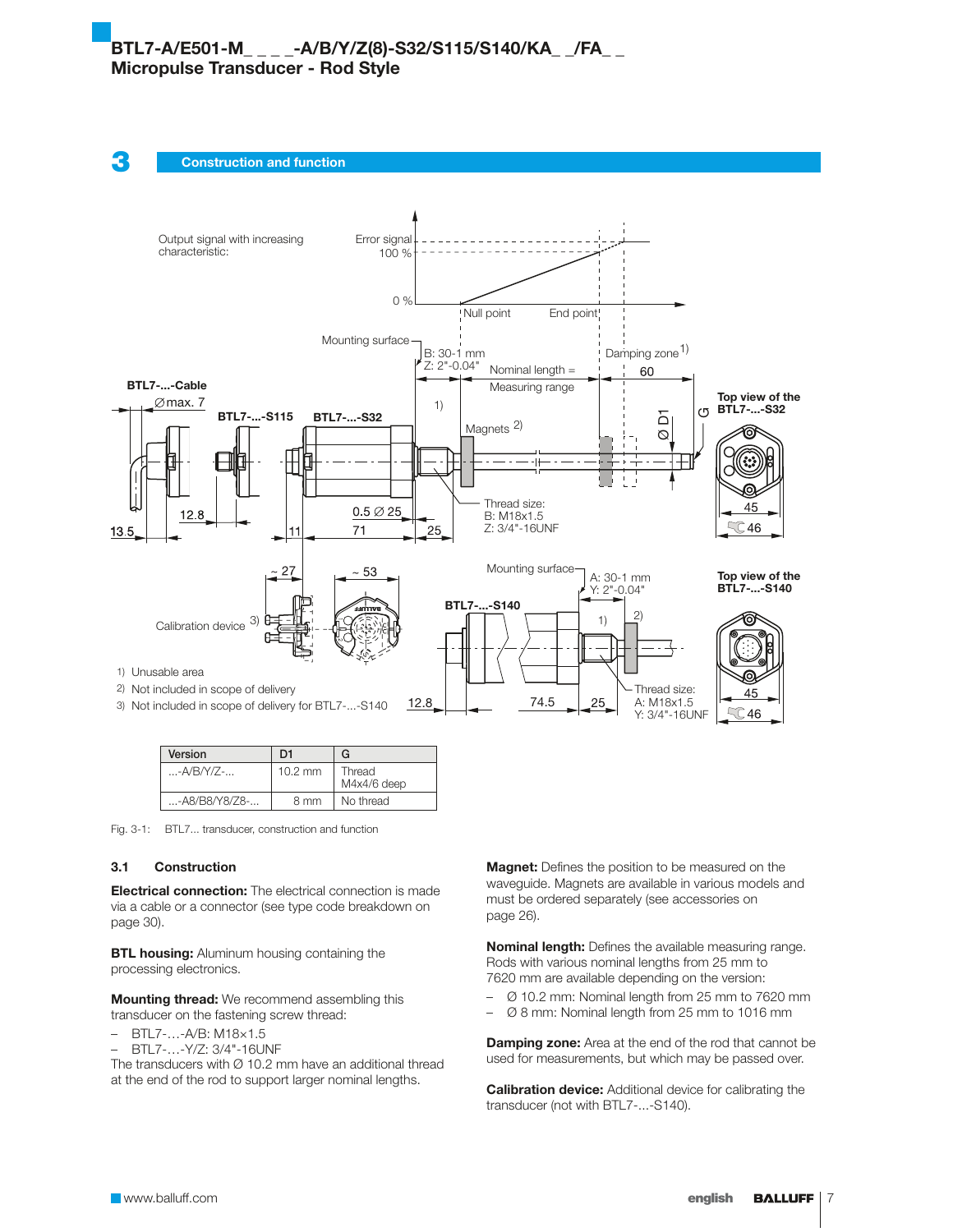### **3** Construction and function (continued)

#### 3.2 Function

The Micropulse Transducer contains the waveguide which is protected by an outer stainless steel tube (rod). A magnet is moved along the waveguide. This magnet is connected to the system part whose position is to be determined.

The magnet defines the position to be measured on the waveguide.

An internally generated INIT pulse interacts with the magnetic field of the magnet to generate a torsional wave in the waveguide which propagates at ultrasonic speed.

The component of the torsional wave which arrives at the end of the waveguide is absorbed in the damping zone to prevent reflection. The component of the torsional wave which arrives at the beginning of the waveguide is converted by a coil into an electrical signal. The travel time of the wave is used to calculate the position. Depending on the version, this information is made available as a voltage or current with rising or falling gradient.

The following functions can be selected for the output values:

**Position** 

 $\mathbf{i}$ 

- Velocity (with or without leading sign)
- Differential position

Two outputs that can be independently assigned are available. Two magnets can be used.

> The entire function scope can only be configured with the PC software "Micropulse Configuration Tool". To do this, the USB communication box must be connected (see Accessories on page 26). If you do not have the PC software, the transducer can be adjusted using the calibration device (see page 17 ff).

3.3 LED display



Fig. 3-2: Position of the BTL7 LED displays

In normal operation, the LEDs indicate the  $\mathbf i$ operating states of the transducer. LED 1 is assigned to output 1, LED 2 is assigned to output 2 (see page 19 ff).

| LED 1/LED 2 | <b>Operating state</b>                                 |
|-------------|--------------------------------------------------------|
| Green       | <b>Normal function</b><br>Magnet is within the limits. |
| Red         | Error<br>No magnet or magnet outside the limits.       |

Tab. 3-1: LED displays in normal operation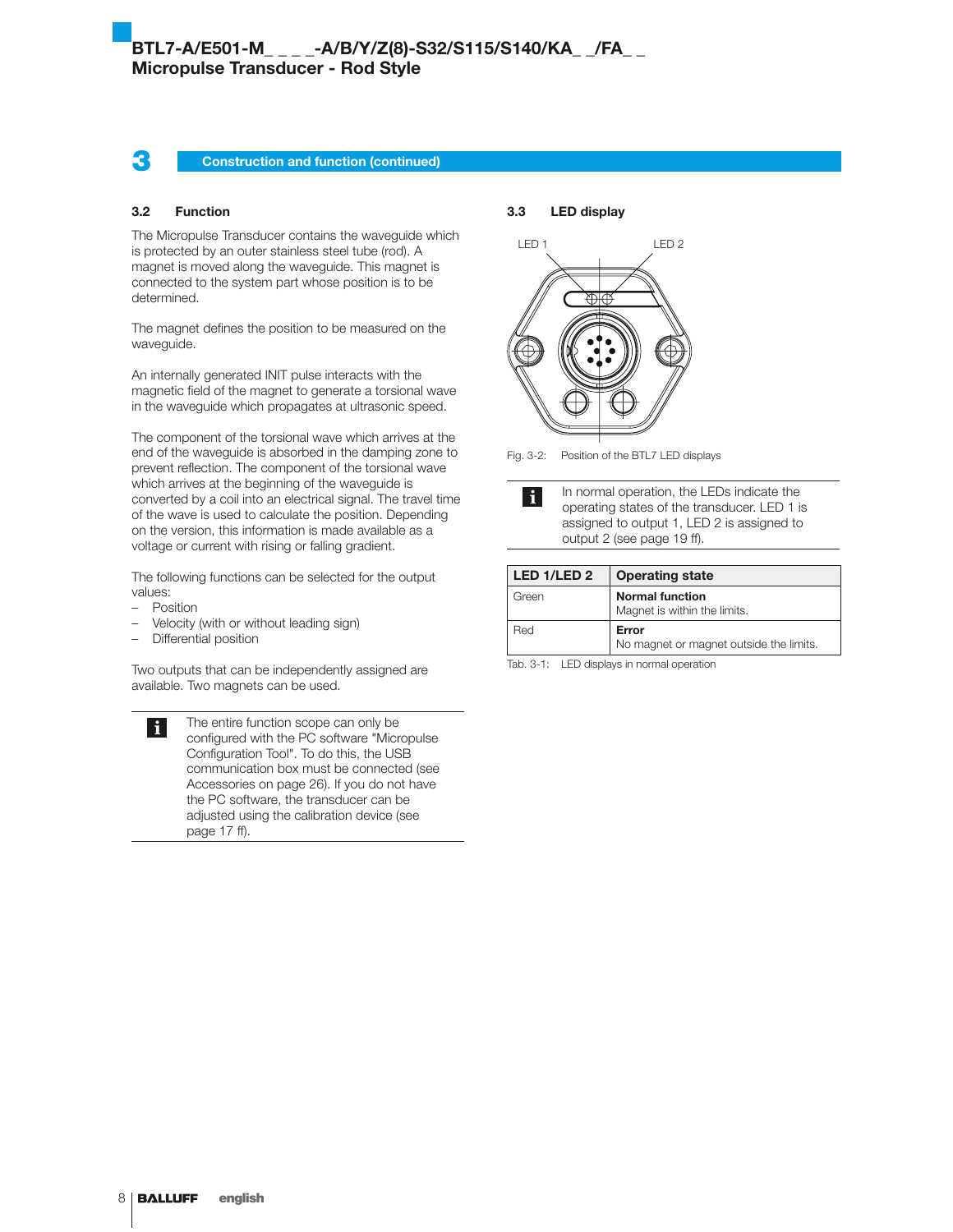**4** Installation and connection

#### 4.1 Installation variants

Non-magnetizable material



<sup>1)</sup> Min.  $\varnothing$  D2 = Minimum diameter of the bore (see Tab. 4-1)

Fig. 4-1: Installation variant in non-magnetizable material

#### Magnetizable material

If using magnetizable material, the transducer must be protected against magnetic interference through suitable measures (e.g. spacer ring made of non-magnetizable material, a suitable distance from strong external magnetic fields).





<sup>1)</sup> Min.  $\varnothing$  D2 = Minimum diameter of the bore (see Tab. 4-1)

Fig. 4-2: Installation in magnetizable material

| <b>Tube diameter</b> | <b>Bore diameter D2</b> |  |  |
|----------------------|-------------------------|--|--|
| $10.2 \, \text{mm}$  | At least 13 mm          |  |  |
| 8 mm                 | At least 11 mm          |  |  |

Tab. 4-1: Bore diameter if installed in a hydraulic cylinder

#### 4.2 Preparing for installation

**Installation note:** We recommend using nonmagnetizable material to mount the transducer and magnet.

Horizontal assembly: If installing horizontally with nominal lengths > 500 mm, we recommend tightening the rod at the end (only possible with Ø 10.2 mm) or supporting it.

Hydraulic cylinder: If installed in a hydraulic cylinder, ensure that the minimum value for the bore diameter of the support piston is complied with (see Tab. 4-1).

Mounting hole: The transducer comes with an M18×1.5 (ISO) or 3/4"-16UNF (SAE) mounting thread. Depending on the version, a mounting hole must be made before assembly.



Fig. 4-3: Mounting hole M18x1.5 per ISO 6149 O-ring 15.4x2.1



Fig. 4-4: Mounting hole 3/4"-16UNF per SAE J475 O-ring 15.3x2.4

**Magnet:** Various magnets are available for the BTL7 transducer (see Accessories on page 26).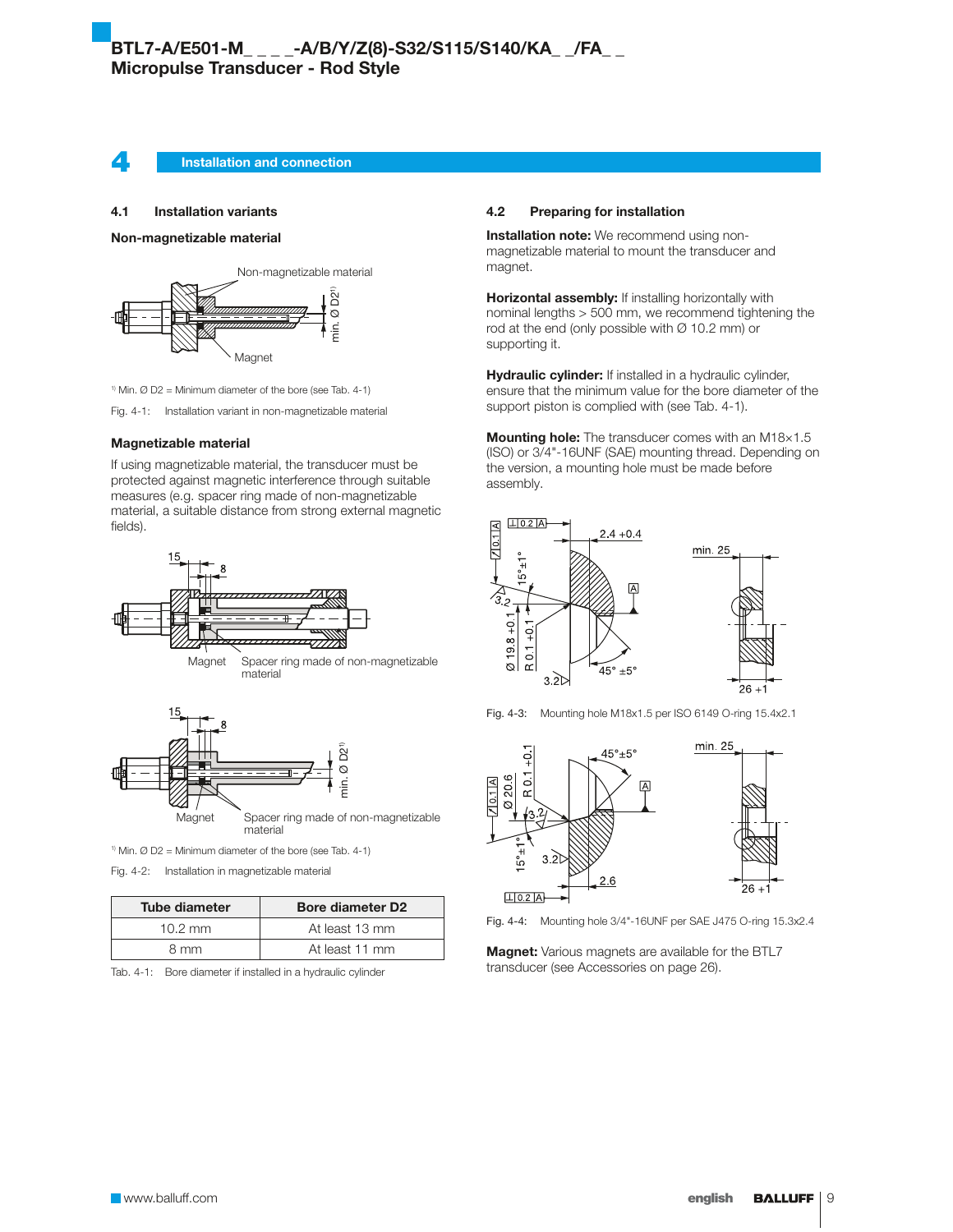#### Installation and connection (continued)

### 4.3 Installing the transducer

### NOTICE!

#### Interference in function

Improper installation can compromise the function of the transducer and result in increased wear.

- $\blacktriangleright$  The mounting surface of the transducer must make full contact with the supporting surface.
- ▶ The bore must be perfectly sealed (O-ring/flat seal).

 $\blacktriangleright$  Make a mounting hole with thread (possibly with countersink for the O-ring) acc. to Fig. 4-3 or Fig. 4-4.

- $\triangleright$  Screw the transducer with fastening screw thread into the mounting hole (max. torque 100 Nm).
- $\blacktriangleright$  Install the magnet (accessories).

 $\mathbf i$ 

 $\mathbf i$ 

 $\blacktriangleright$  For nominal lengths  $>$  500 mm: Tighten the rod at the end (only possible with  $\varnothing$  10.2 mm) or support it.

> Suitable nuts for the mounting thread are available as accessories (see page 26).

#### 4.3.1 Installation recommendation for hydraulic cylinders

If you seal the hole with a flat seal, the max. operating pressure will be reduced in accordance with the larger pressurized surface.

If installing horizontally in a hydraulic cylinder (nominal lengths > 500 mm), we recommend affixing a slide element to protect the rod end from wear.

> Dimensioning of the detailed solutions is the responsibility of the cylinder manufacturer.

The slide element material must be suitable for the appropriate load case, medium used, and application temperatures. E.g. Torlon, Teflon or bronze are all possible materials.



Fig. 4-5: Example 1, transducer installed with slide element

The slide element can be screwed on or bonded.

- $\blacktriangleright$  Secure the screws so they cannot be loosened or lost.
- Select a suitable adhesive.



Fig. 4-6: Detailed view and top view of slide element

There must be a gap between the slide element and piston bore that is sufficiently large for the hydraulic oil to flow through.

Options for fixing the magnet:

- **Screws**
- Threaded ring
- Press fitting
- Notches (center punching)



If installed in a hydraulic cylinder, the magnet should not make contact with the rod.

The hole in the spacer ring must ensure optimum guidance of the rod by the slide element.



Fig. 4-7: Fixing of magnet

An example of how to install the transducer with a supporting rod is shown in Fig. 4-8 on page 11.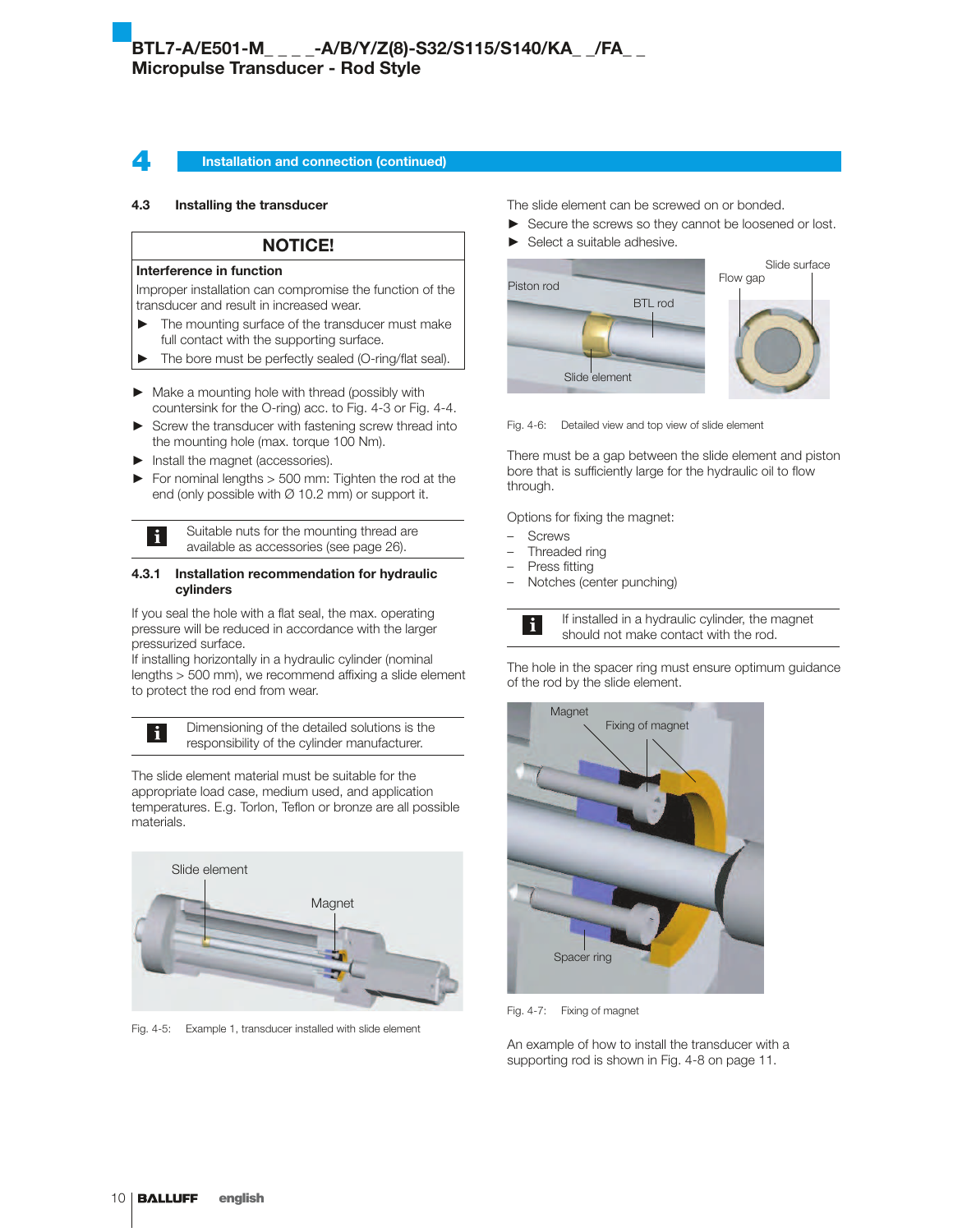4 Installation and connection (continued)



Supporting rod made of non-magnetizable material

Fig. 4-8: Example 2, transducer installed with supporting rod

#### 4.4 Electrical connection

Depending on the model, the electrical connection is made using a cable or a connector. The connection or pin assignments for the respective version can be found in Tab. 4-2 to Tab. 4-4.



Note the information on shielding and cable routing on page 12.

### 4.4.1 Connector S32/cable connection

| <b>S32</b> | Cable color     | <b>BTL7- interface</b>                                    |                          |  |  |  |
|------------|-----------------|-----------------------------------------------------------|--------------------------|--|--|--|
| <b>Pin</b> |                 | $-A501$                                                   | $-E501$                  |  |  |  |
| 1          | YE yellow       | Not used <sup>1)</sup>                                    | 4 to 20 $mA2$ (output 1) |  |  |  |
| 2          | GY gray         | 0V                                                        |                          |  |  |  |
| 3          | PK pink         | 10 to 0 $\sqrt{2}$ (output 2)<br>20 to 4 $mA2$ (output 2) |                          |  |  |  |
| 4          | RD red          | La (communication line)                                   |                          |  |  |  |
| 5          | GN green        | 0 to 10 $V2$ (output 1)<br>Not used <sup>1)</sup>         |                          |  |  |  |
| 6          | <b>BU</b> blue  | GND <sup>3</sup>                                          |                          |  |  |  |
| 7          | <b>BN</b> brown | 10 to 30 V                                                |                          |  |  |  |
| 8          | WH white        |                                                           | Lb (communication line)  |  |  |  |



Fig. 4-9: Pin assignment of S32 connector (view of connector pins of transducer)

Tab. 4-2: Connection assignment BTL7...S32/cable

# 4.4.2 Connector S115

| S115          |                                                      | <b>BTL7- interface</b>   |  |  |  |  |
|---------------|------------------------------------------------------|--------------------------|--|--|--|--|
| Pin           | $-A501$                                              | $-E501$                  |  |  |  |  |
|               |                                                      | $0 V$ (pin 3)            |  |  |  |  |
| $\mathcal{P}$ | $0 V$ (pin 5)                                        |                          |  |  |  |  |
| 3             | 10 to $0 V^{2}$ (output 2)                           | 20 to 4 $mA2$ (output 2) |  |  |  |  |
| 4             |                                                      | La (communication line)  |  |  |  |  |
| 5             | 0 to 10 $V^2$ (output 1)<br>4 to 20 $mA2$ (output 1) |                          |  |  |  |  |
| 6             | GND <sup>3</sup>                                     |                          |  |  |  |  |
|               | 10 to 30 V                                           |                          |  |  |  |  |
| 8             | Lb (communication line)                              |                          |  |  |  |  |

Fig. 4-10: Pin assignment of S115 connector (view of connector pins of transducer)

Tab. 4-3: Connection assignment BTL7...S115

1) Unassigned leads can be connected to the GND on the controller side but not to the shield.

<sup>2)</sup> Factory setting, can be freely configured with the PC software.

<sup>3)</sup> Reference potential for supply voltage and EMC-GND.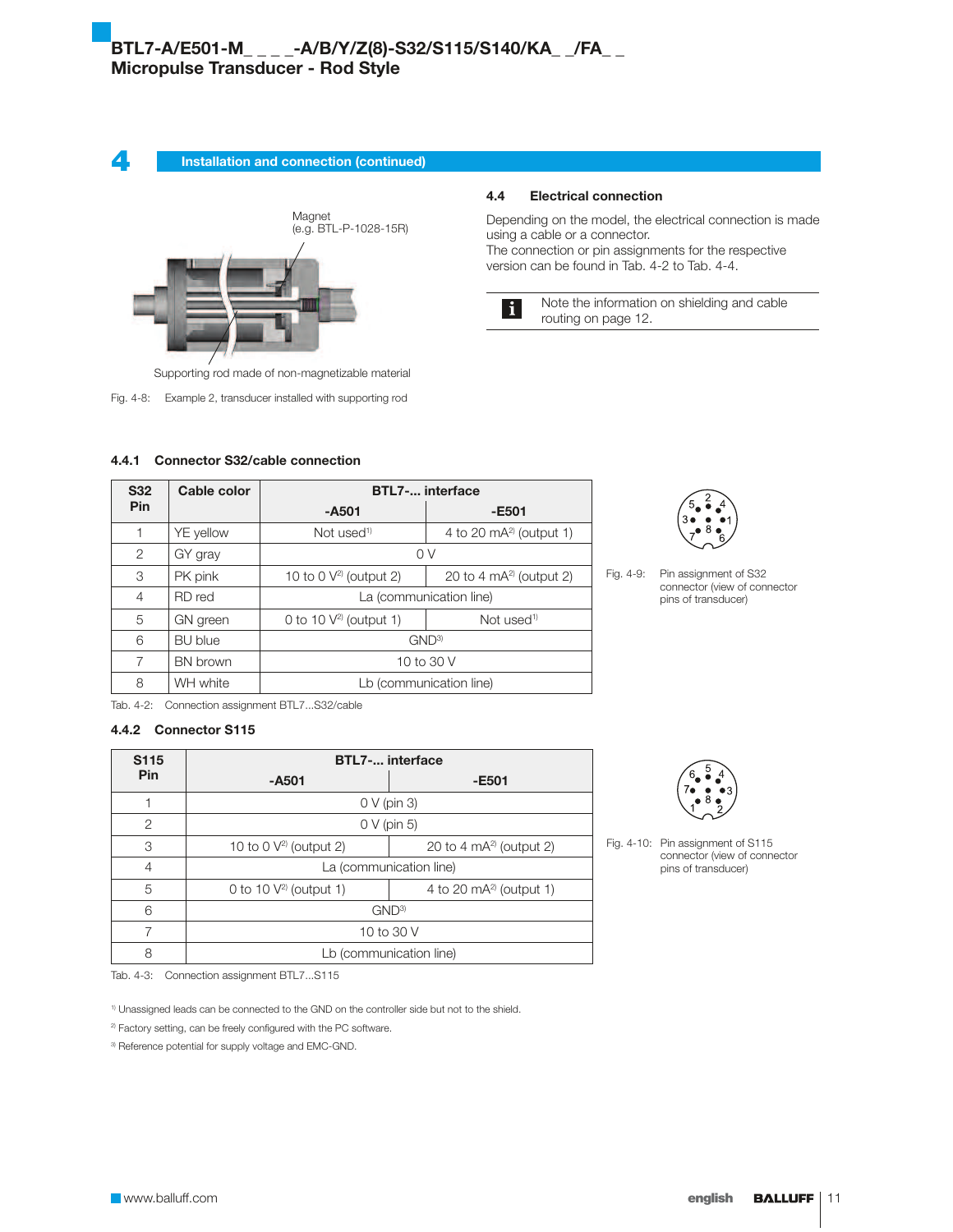#### Installation and connection (continued)

### 4.4.3 Connector S140

| S <sub>140</sub> | <b>BTL7- interface</b>                            |                                     |  |  |  |  |  |
|------------------|---------------------------------------------------|-------------------------------------|--|--|--|--|--|
| Pin              | $-A501$                                           | $-E501$                             |  |  |  |  |  |
| A                | 0 <sup>V</sup>                                    |                                     |  |  |  |  |  |
| B                | Not used <sup>1)</sup>                            | 4 to 20 mA <sup>2)</sup> (output 1) |  |  |  |  |  |
| C                | 10 to 0 $V^2$ (output 2)                          | 20 to 4 $mA2$ (output 2)            |  |  |  |  |  |
| D                |                                                   | 10 to 30 V                          |  |  |  |  |  |
| E                |                                                   | Not used <sup>1)</sup>              |  |  |  |  |  |
| F                |                                                   | $GND^{3}$                           |  |  |  |  |  |
| G                |                                                   | La (communication line)             |  |  |  |  |  |
| Н                |                                                   | Lb (communication line)             |  |  |  |  |  |
| $\cdot$          | 0 to 10 $V2$ (output 1)<br>Not used <sup>1)</sup> |                                     |  |  |  |  |  |
| Κ                | Not used <sup>1)</sup>                            |                                     |  |  |  |  |  |



Fig. 4-11: Pin assignment of S140 (view of connector pins of transducer), 10-pin circular plug

Tab. 4-4: Connection assignment BTL7...-S140

1) Unassigned leads can be connected to the GND on the controller side but not to the shield.

<sup>2)</sup> Factory setting, can be freely configured with the PC software.

3) Reference potential for supply voltage and EMC-GND.

### 4.5 Shielding and cable routing



#### Defined ground!

The transducer and the control cabinet must be at the same ground potential.

#### Shielding

To ensure electromagnetic compatibility (EMC), observe the following:

– Connect transducer and controller using a shielded cable.

Shield: Braided copper shield with minimum 85% coverage.

- Connector version: Shield is internally connected to connector housing.
- Cable version: On the transducer side, the cable shielding is connected to the housing. Ground the cable shielding on the controller side (connect with the protective earth conductor).

### Magnetic fields

The position measuring system is a magnetostrictive system. It is important to maintain adequate distance between the transducer cylinder and strong, external magnetic fields.

#### Cable routing

Do not route the cable between the transducer, controller, and power supply near high voltage cables (inductive stray noise is possible).

The cable must be routed tension-free.

### Bending radius for fixed cable

The bending radius for a fixed cable must be at least five times the cable diameter.

#### Cable length

| <b>BTI 7-A</b> | Max. $30 \text{ m}^{1}$  |
|----------------|--------------------------|
| <b>BTI 7-F</b> | Max. $100 \text{ m}^{1}$ |

Tab. 4-5: Cable lengths BTL7

1) Prerequisite: Construction, shielding and routing preclude the effect of any external noise fields.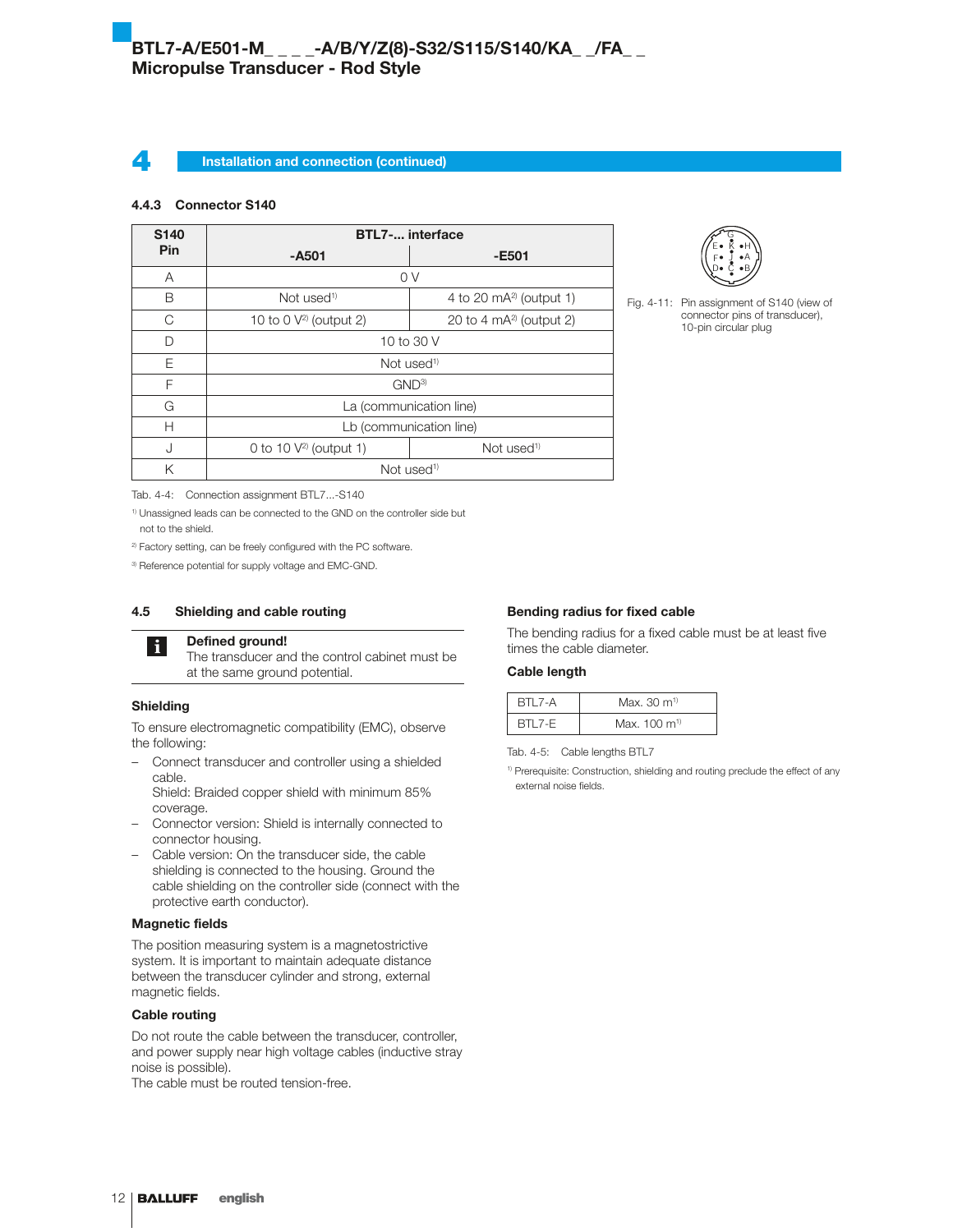5 Startup

#### 5.1 Starting up the system

# $\mathbf{A}$ Uncontrolled system movement

When starting up, if the position measuring system is part of a closed loop system whose parameters have not yet been set, the system may perform uncontrolled movements. This could result in personal injury and equipment damage.

DANGER

- Persons must keep away from the system's hazardous zones.
- $\blacktriangleright$  Startup must be performed only by trained technical personnel.
- $\triangleright$  Observe the safety instructions of the equipment or system manufacturer.
- 1. Check connections for tightness and correct polarity. Replace damaged connections.
- 2. Turn on the system.
- **3.** Check measured values and adjustable parameters and readjust the transducer, if necessary.

Check for the correct values at the null point  $|\mathbf{i}|$ and end point, especially after replacing the transducer or after repair by the manufacturer.

#### 5.2 Operating notes

- Check the function of the transducer and all associated components on a regular basis.
- Take the position measuring system out of operation whenever there is a malfunction.
- Secure the system against unauthorized use.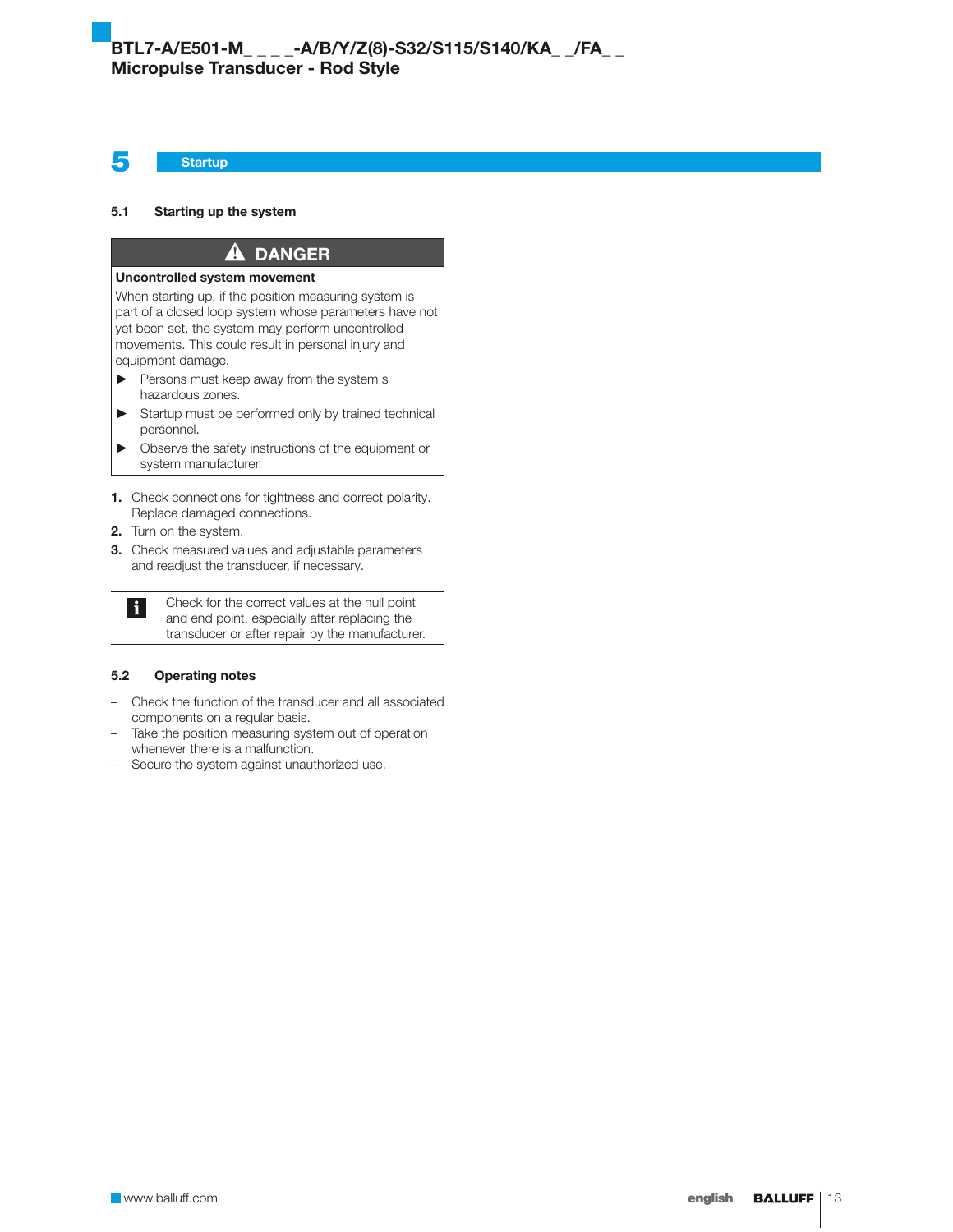### **6** Configuration with the Micropulse Configuration Tool

#### 6.1 Micropulse Configuration Tool

#### NOTICE!

#### Interference in function

- Configuration with the Micropulse Configuration Tool
- while the system is running may result in malfunctions.
- $\blacktriangleright$  Stop the system before configuration.

The BTL7-A/E… USB-Configurable transducer can be configured quickly and simply on a PC using the Micropulse Configuration Tool PC software. The most important features include:

- Online display of the current position of the magnet
- Graphical support for setting the functions and curves
- Display of information on the connected transducer
- Selectable number formats and units for display
- Resetting to factory settings is possible

i.

– Demo mode without having transducer connected

The PC software and associated manual can be found in the Internet under www.balluff.com/ downloads-btl7.

#### 6.2 Connecting the USB communication box

With BTL7-A/E... transducers with connectors, the communication box must be looped in between the transducer and controller. The communication box is connected to the PC via a USB cable.



Fig. 6-1: Connecting the communication box with a connector

With a BTL7-A/E…-Cable transducer, the communication lines La, Lb and GND must be connected to the USB communication box.



Fig. 6-2: Connecting the communication box with a cable connection



#### 6.3 Configuration options

#### **Prerequisites**

- USB communication box connected to the transducer and PC.
- Software correctly installed.
- Transducer connected to the power supply.
- Magnet on transducer.

#### Magnets and outputs

- One or two magnets can be selected (factory setting: one magnet)
- Two outputs can be assigned independently

#### Output functions

- Position: position in the measuring range.
- Velocity: velocity of the magnet. The sign indicates the direction of movement. Movement from the null point to the end point is output with a positive sign. Movement from the end point to the null point is output with a negative sign. Max. detectable velocity range of  $-10$  to  $+10$  m/s.
- **Velocity (no sign):** velocity of the magnet. The direction of movement cannot be read. Max. detectable velocity range of 0 to 10 m/s.
- **Differential position:** Distance between two magnets. Selection is only possible if two magnets have been selected.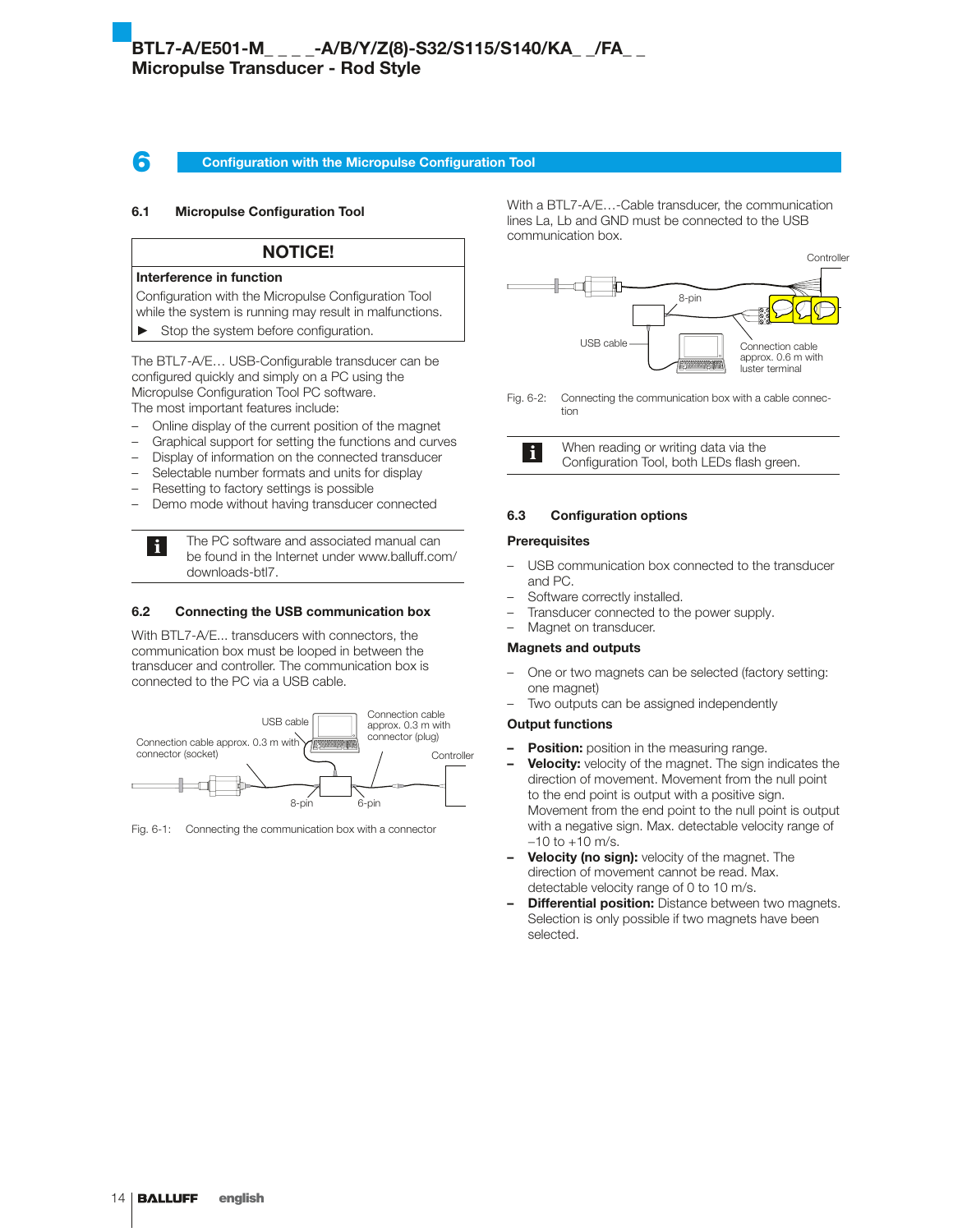6 Configuration with the Micropulse Configuration Tool (continued)

#### Freely configurable curve

- Null and end points can be read (teach-in) or specified with the mouse.
- For position, the distance between the null point and end point must be at least 4 mm (0.15 inch) and 100 mm/s (4 inch/s) for velocity.
- The curve can be inverted or copied from the other output.
- The limits can be adjusted to the measuring range.
- The error value can be set in accordance with the limits.

#### Boundary conditions for two magnets

- Two magnets can only be selected if the nominal length is ≥ 90 mm.
- The distance between two magnets must be ≥ 65 mm.

#### Locking the calibration device

The function to manually adjust the transducer with the calibration device can be locked, making configuration only possible with the PC software.

# **A** DANGER

### Uncontrolled system movement

When starting up, if the position measuring system is part of a closed loop system whose parameters have not yet been set, the system may perform uncontrolled movements. This could result in personal injury and equipment damage.

- $\blacktriangleright$  The system must be taken out of operation before configuration.
- **EXECUTE:** Transducers may only be connected to the communication box for configuration.
- $\blacktriangleright$  The communication box must be removed after configuration.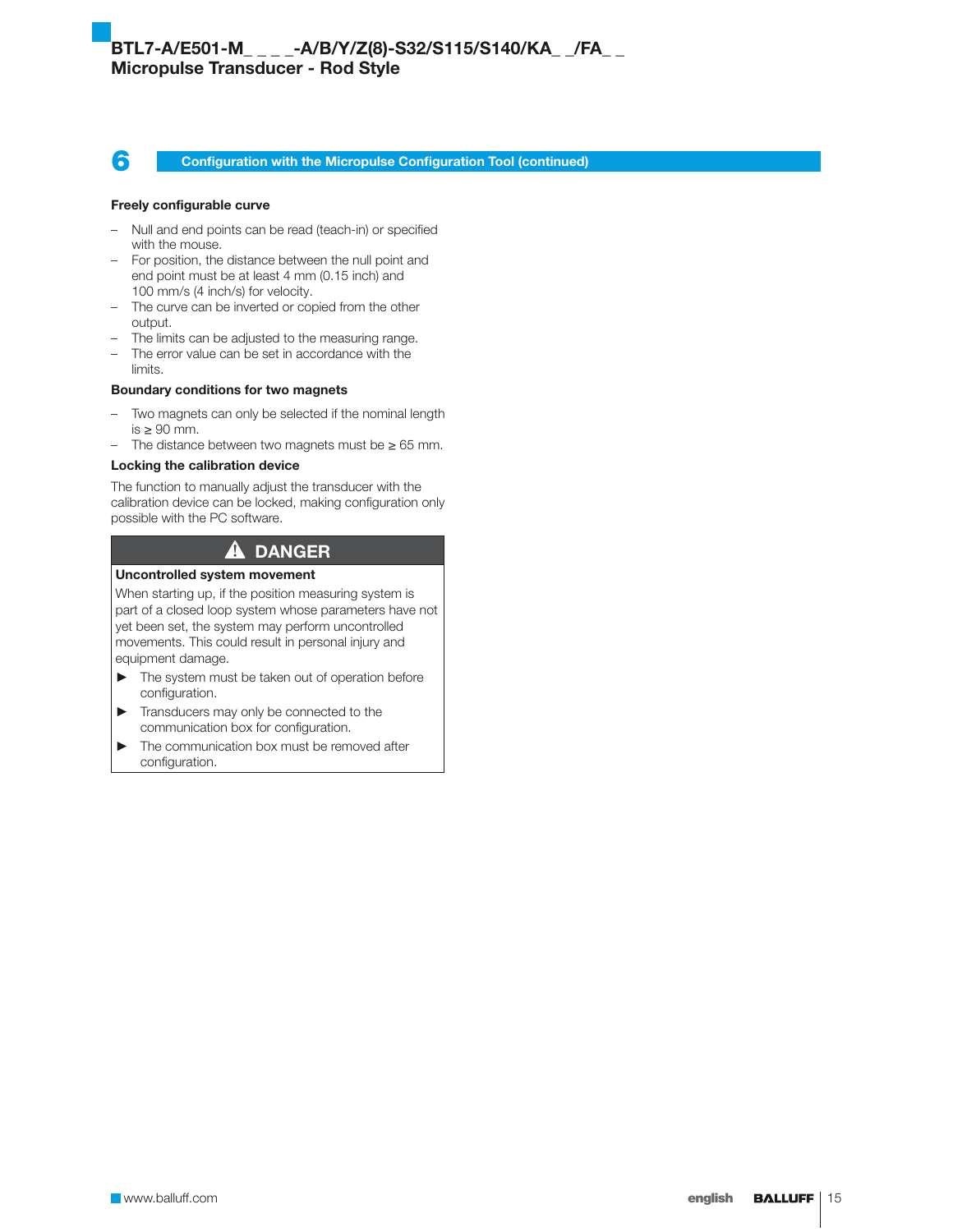### **7 Adjust with the calibration device (not with BTL7-...-S140)**

#### 7.1 Calibration device

The calibration device is an additional device for calibrating the transducer if configuration with a PC and software is not possible.

# Prerequisite

- Button function has not been locked by the PC software (button lock).
- Calibration device is in place
- The transducer is connected to the system controller.
- Voltage or current values from the transducer can be read (using a multimeter or the system controller).

If the button function is locked, this lock must  $\mathbf{i}$ be removed using the PC software.

#### Settings

The transducer has the following factory settings that can be adjusted with the calibration device:

- One magnet,
- "position" function at both outputs, output 1 with a rising curve and output 2 with a falling curve,
- identical measuring range for both outputs.

During adjustment, the same start points and end points are set for both outputs. No other function can be selected and no further transducer may be used.

If the button function is locked, the lock can only be removed if these conditions have been fulfilled.

#### 7.2 Calibration procedure notes

- Before calibrating: Place the calibration device on the connection side of the transducer.
- When finished with calibration: Remove the calibration device to prevent changes.
- Keep the calibration device for later use.



#### Automatic deactivation!

If the buttons on the calibration device are not pressed for approx. 10 min, programming mode is automatically ended.

#### Values for null and end point

- Any desired position of the magnet can be used as the null or end point. However, the null and end points may not be reversed.
- The absolute null and end points must lie within the minimum or maximum limits of what can be output.
- The distance between the null point and end point must be at least 4 mm.



The last set values are always saved, regardless of whether the setting was ended using the buttons or automatically after 10 min have expired.



Fig. 7-1: Calibration device in place

|                        | Null point           |             |            |                   |                  | End point  |                       |
|------------------------|----------------------|-------------|------------|-------------------|------------------|------------|-----------------------|
|                        |                      |             |            |                   |                  |            |                       |
| <b>Output gradient</b> | Linear<br>transducer | <b>Unit</b> | Min. value | <b>Null value</b> | <b>End value</b> | Max. value | <b>Error</b><br>value |
| Rising (output 1)      | $BTL7-A$             | V           | $-0.5$     | $\Omega$          | $+10.0$          | $+10.5$    | $+10.5$               |
|                        | $BTL7-E$             | mA          | 3.6        | 4.0               | 20.0             | 20.4       | 3.6                   |
|                        |                      |             |            |                   |                  |            |                       |
| Falling (output 2)     | <b>BTL7-A</b>        | V           | $+10.5$    | $+10.0$           | $\Omega$         | $-0.5$     | $-0.5$                |
|                        | $BTL7-E$             | mA          | 20.4       | 20.0              | 4.0              | 3.6        | 3.6                   |

Tab. 7-1: Factory settings value table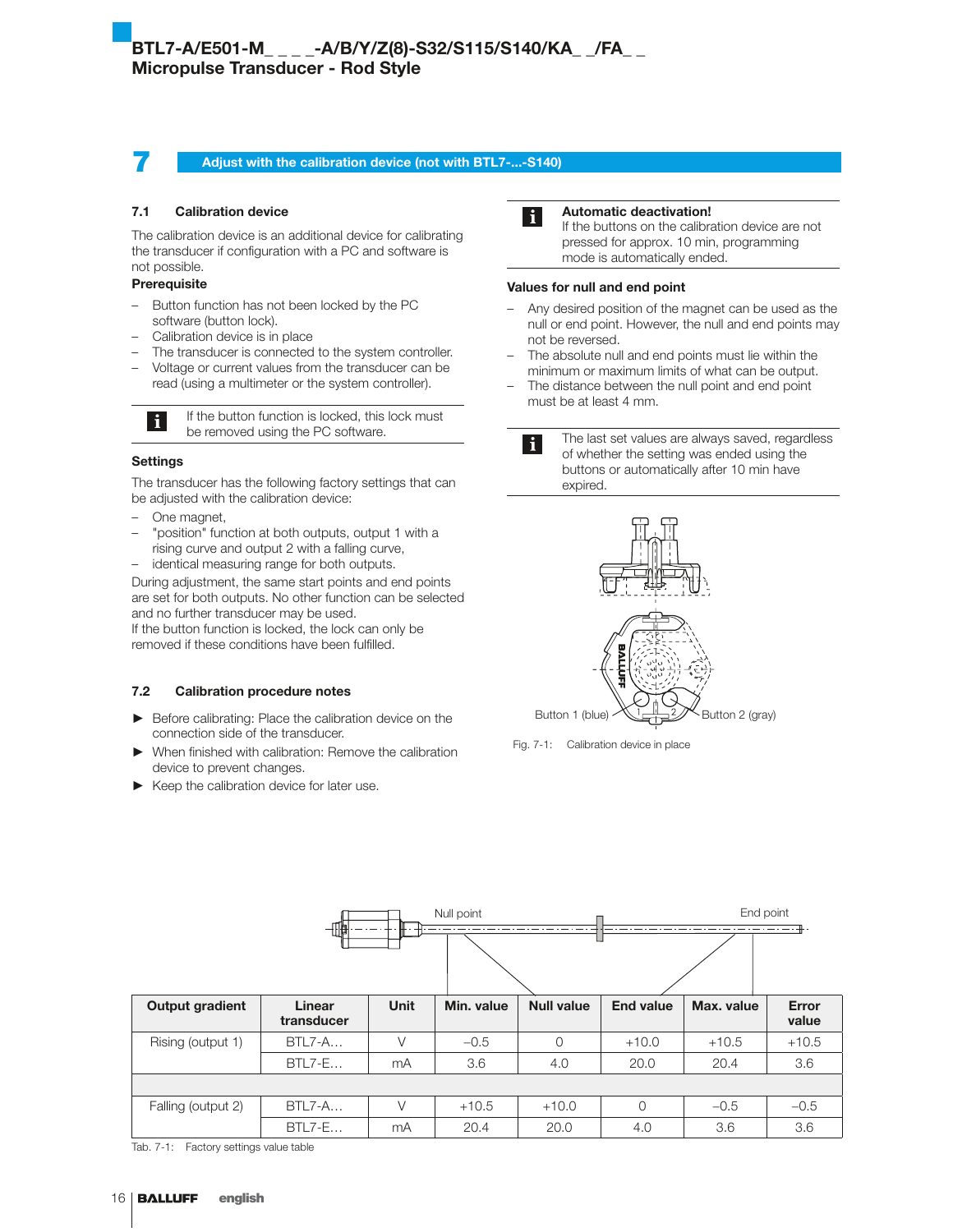### **7 Adjust with the calibration device (continued)**

#### 7.3 Calibration procedure overview

#### 7.3.1 Teach-in

The detailed procedure for teach-in is described  $\mathbf i$ on page 20.

The factory set null point and end point is replaced by a new null point and end point. The null point and end point can be set separately, the output gradient changes.

#### Steps

- $\blacktriangleright$  Move magnet to the new null position.
- $\blacktriangleright$  Read new null point by pressing the buttons.  $\Rightarrow$  The current end point remains the same.



Fig. 7-2: Reading new null point

- $\blacktriangleright$  Move magnet to the new end position.
- $\blacktriangleright$  Read new end point by pressing the buttons.  $\Rightarrow$  The current null point remains the same.



Fig. 7-3: Reading new end point

 $\blacktriangleright$  The curves can be inverted by actuating the button.  $\Rightarrow$  During inverting, the curves of both outputs are inverted. For example, a rising curve for output 1 is changed to a falling curve and a falling curve from output 2 is changed to a rising curve.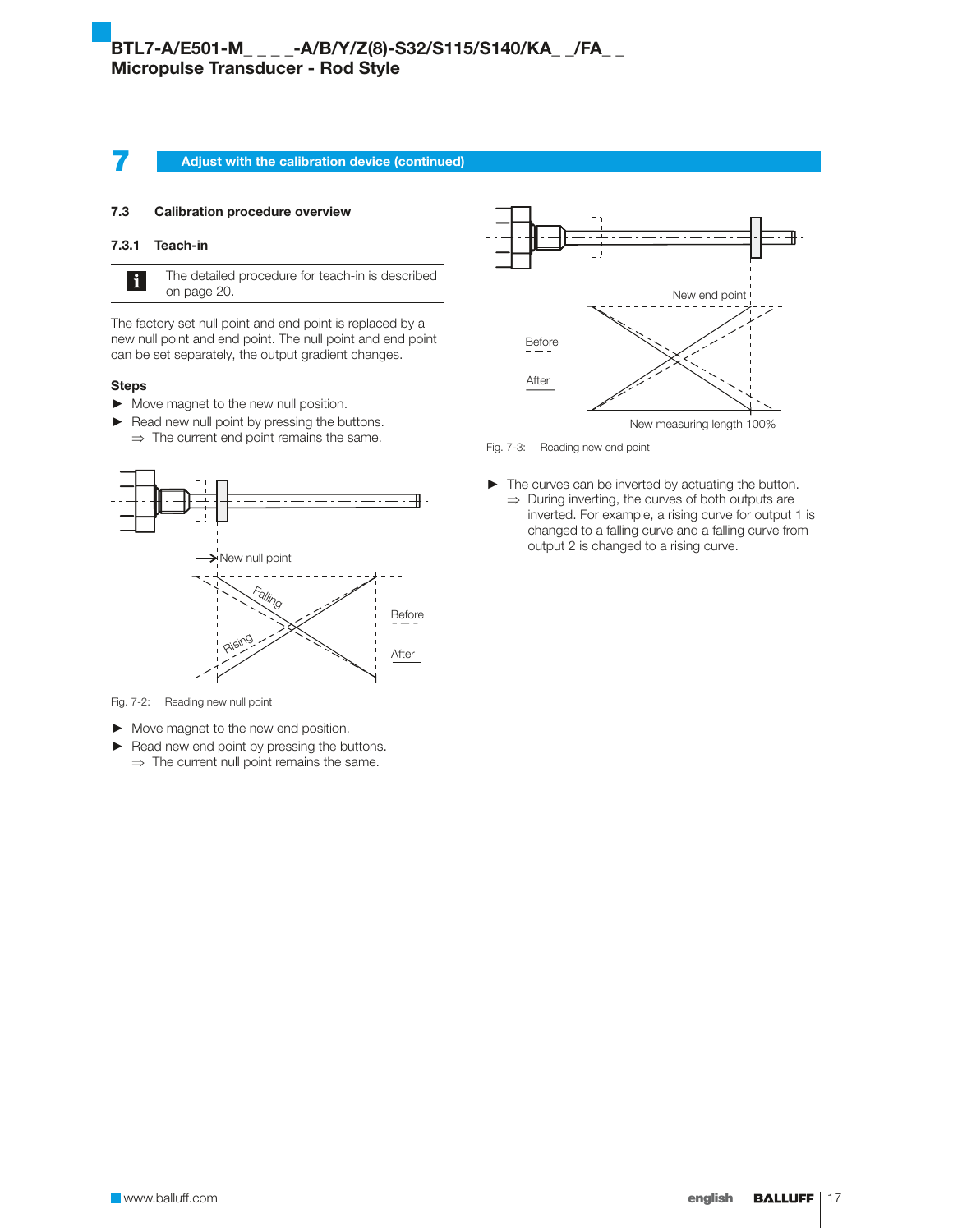# $\overline{\text{BTL7-A/E501-M}_{\_----}}$ -A/B/Y/Z(8)-S32/S115/S140/KA\_ \_/FA\_ \_ Micropulse Transducer - Rod Style

#### **7 Adjust with the calibration device (continued)**

### 7.3.2 Adjust



The detailed procedure for adjustment is described on page 21 ff.

The factory set null point and end point is replaced by a new start point and end point and the associated output values can be adjusted. The start and end values can be adjusted as you like up to the limits. The change to the output value can be read out at output 1 (in the delivery state).

As standard, the values are adjusted at output 1  $\mathbf i$ and the values at output 2 are inverted accordingly. From serial number 100503000xxxxx xx, it is possible to optionally switch adjustment from output 1 to output 2 (see page 22).

### Steps

- $\blacktriangleright$  Move magnet to the new start position.
- $\blacktriangleright$  Read new start point by pressing the buttons.
- $\blacktriangleright$  Set the new start value by pressing the buttons.



Fig. 7-4: Adjust a new start value

- $\blacktriangleright$  Move magnet to the new end position.
- $\blacktriangleright$  Read new end point by pressing the buttons.
- Set the new end value by pressing the buttons.



Fig. 7-5: Adjust a new end value

#### 7.3.3 Reset



The detailed procedure for the reset is described on page 23.

Restoring the transducer to its factory settings.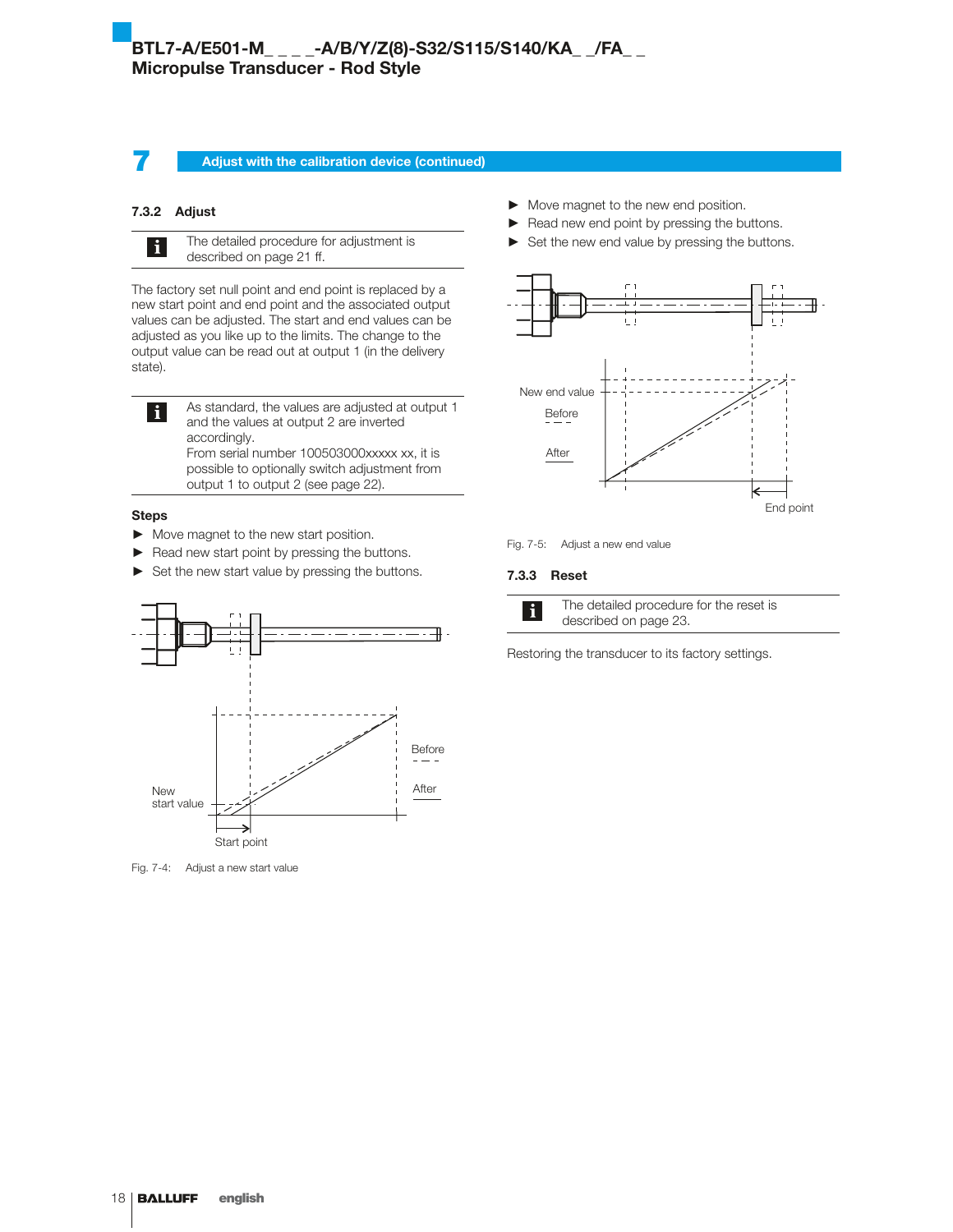# 8 Teach-in with the calibration device

| <b>NOTICE!</b>                                                                                                                                           |              |                             |         |                                        |
|----------------------------------------------------------------------------------------------------------------------------------------------------------|--------------|-----------------------------|---------|----------------------------------------|
| Interference in function                                                                                                                                 |              |                             |         |                                        |
| Teach-in while the system is running may result in                                                                                                       |              |                             |         | LED display Displayed values (example) |
| malfunctions.<br>Stop the system before performing teach-in.<br>▶                                                                                        |              |                             |         | LED1 LED2 At 0 to 10 V At 4 to 20 mA   |
|                                                                                                                                                          |              |                             |         |                                        |
| <b>Initial situation:</b>                                                                                                                                |              |                             |         |                                        |
| Transducer with magnet within measuring range                                                                                                            | ਥ⊐⊵          |                             | 5.39 V  | 9.15 mA                                |
| <b>Activate teach-in</b>                                                                                                                                 |              |                             |         |                                        |
| $\triangleright$ Press $\bigcirc$ for at least 4 s.                                                                                                      | >4s          |                             | 5.39 V  | 9.15 mA                                |
| Set null point                                                                                                                                           |              |                             |         |                                        |
| Bring magnet to the new null point.                                                                                                                      |              |                             | 1.04 V  | 4.82 mA                                |
| Press <b>O</b> for at least 2 s.                                                                                                                         | >2 s         |                             |         |                                        |
| $\Rightarrow$ The new null point is set once the button is<br>released.                                                                                  |              |                             | 0.00V   | 4.00 mA                                |
| Set end point                                                                                                                                            | ਵਾ⊳          |                             |         |                                        |
| Bring magnet to the new end point.                                                                                                                       |              |                             | 9.89 V  | 19.13 mA                               |
| Press 2 for at least 2 s.                                                                                                                                | >2s          | $\circled{2}$               |         |                                        |
| $\Rightarrow$ The new end point is set once the button is<br>released.                                                                                   |              |                             | 10.00 V | 20.00 mA                               |
| Invert curves                                                                                                                                            |              |                             |         |                                        |
| Simultaneously press <b>1</b> and 2 for at least 4 s, until<br>both LEDs are illuminated in red.                                                         |              | $\mathbf{O}$ + $(2)$        |         |                                        |
|                                                                                                                                                          | > 4s         |                             |         |                                        |
| $\Rightarrow$ The curves of both outputs are inverted once the<br>buttons are released.                                                                  |              |                             |         |                                        |
| End teach-in                                                                                                                                             |              |                             |         |                                        |
| Briefly press $\bullet$ and $\bullet$ simultaneously (< 1 s).<br>$\Rightarrow$ The current position value is displayed once the<br>buttons are released. | $< 1$ s      | $\mathbf{0}$ + $\mathbf{2}$ |         |                                        |
| Any of the individual steps for settings can be<br>$\mathbf{i}$<br>selected. The teach-in process can be ended at<br>any time.                           |              |                             |         |                                        |
|                                                                                                                                                          |              |                             |         |                                        |
| LED legend:                                                                                                                                              | ()LED not on |                             |         |                                        |
|                                                                                                                                                          | LED green    |                             |         |                                        |

 $\bigotimes^{\infty}$  LED 1 and LED 2 flashing green-green in LED red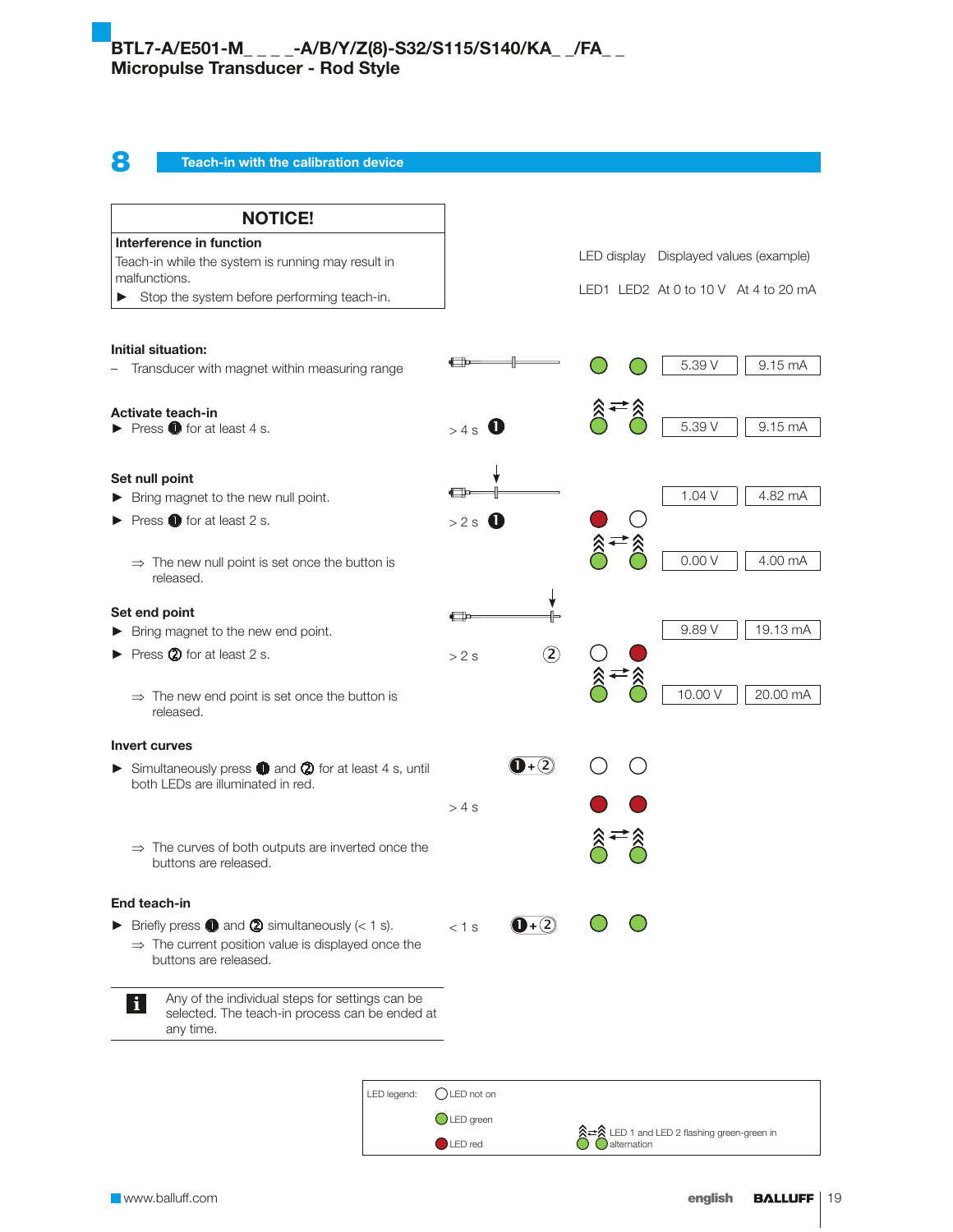Adjust with the calibration device



LED 1 and LED 2 flashing red-red in alternation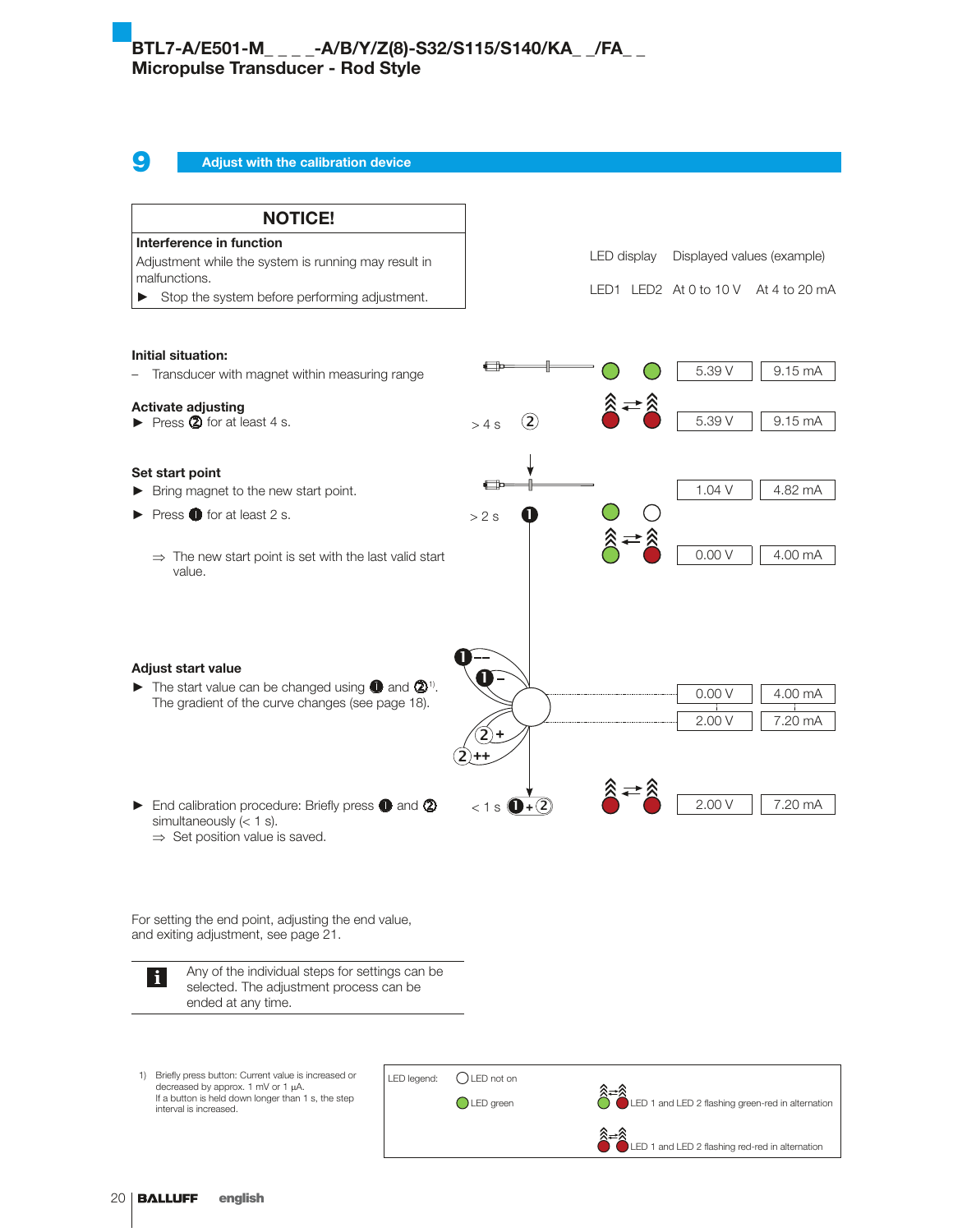Adjust with the calibration device (continued)



1) Briefly press button: Current value is increased or decreased by approx. 1 mV or 1  $\mu$ A. If a button is held down longer than 1 s, the step interval is increased.

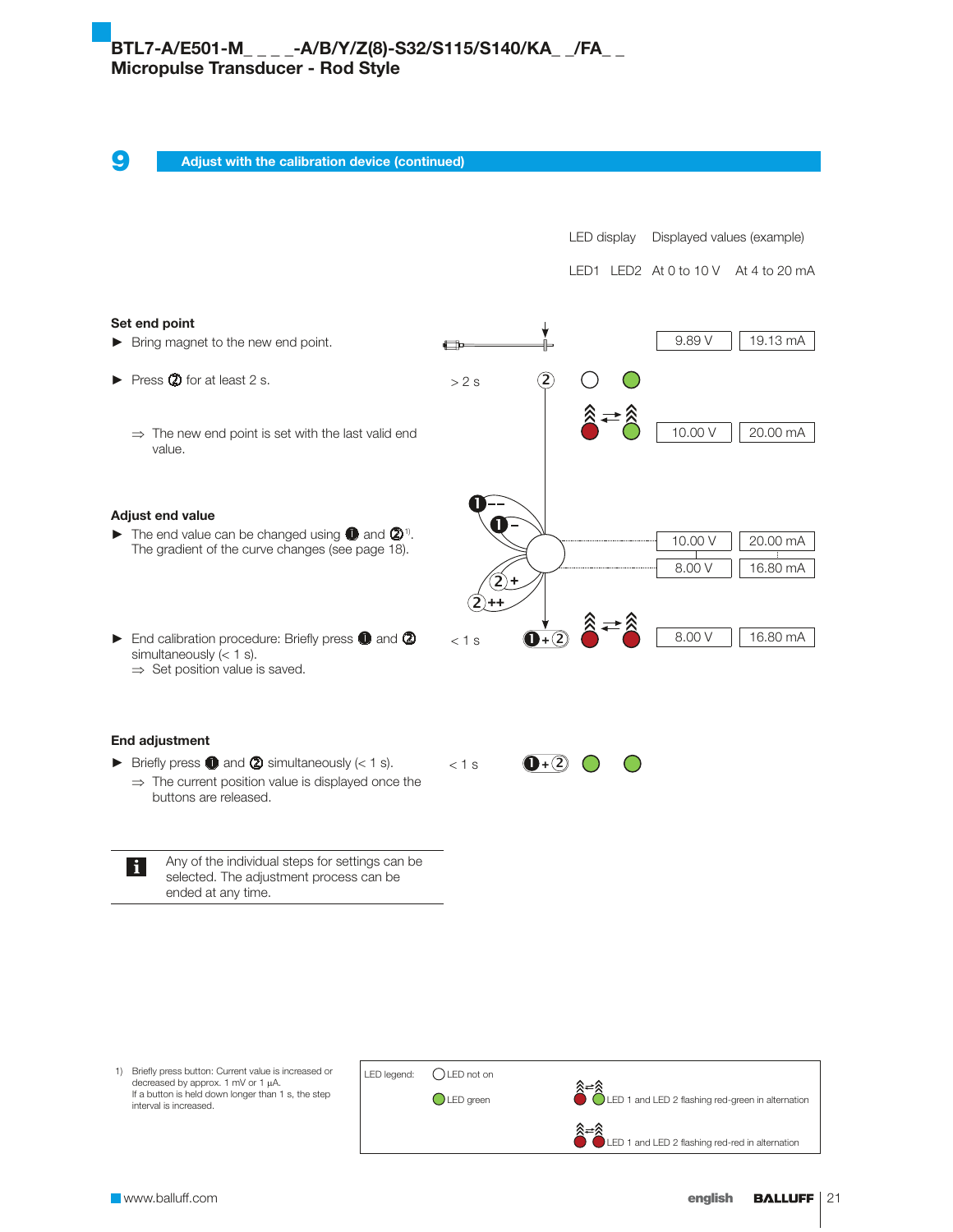**9** Adjust with the calibration device (continued)

# Switch the output to be adjusted (optional)

As standard, the values are adjusted at output 1  $\vert i \vert$ and the values at output 2 are inverted accordingly. From serial number 100503000xxxxx xx, it is possible to optionally switch adjustment from output 1 to output 2.

LED display Displayed values (example) LED1 LED2 At 0 to 10 V At 4 to 20 mA

| Initial situation:                                                                                                                     |       |                             |  |                                            |
|----------------------------------------------------------------------------------------------------------------------------------------|-------|-----------------------------|--|--------------------------------------------|
| Transducer with magnet within measuring range<br>-                                                                                     |       |                             |  | 5.39 V<br>9.15 mA                          |
| <b>Activate adjusting</b><br>$\triangleright$ Press $\oslash$ for at least 4 s.                                                        | > 4 s | $\left( 2\right)$           |  | 5.39 V<br>9.15 mA                          |
| Switch the output to be adjusted<br>$\triangleright$ Press $\bigcirc$ and $\bigcirc$ for at least 4 s, until one LED flashes<br>green. |       | $\mathbf{0}$ + $\mathbf{2}$ |  |                                            |
|                                                                                                                                        |       |                             |  | For output 2 or                            |
|                                                                                                                                        |       |                             |  | for output 1 (changes with<br>each switch) |
| Both LEDs will flash again once the buttons are<br>$\Rightarrow$<br>released.                                                          |       |                             |  |                                            |

 $\blacktriangleright$  Continue with Set start point (see page 20).

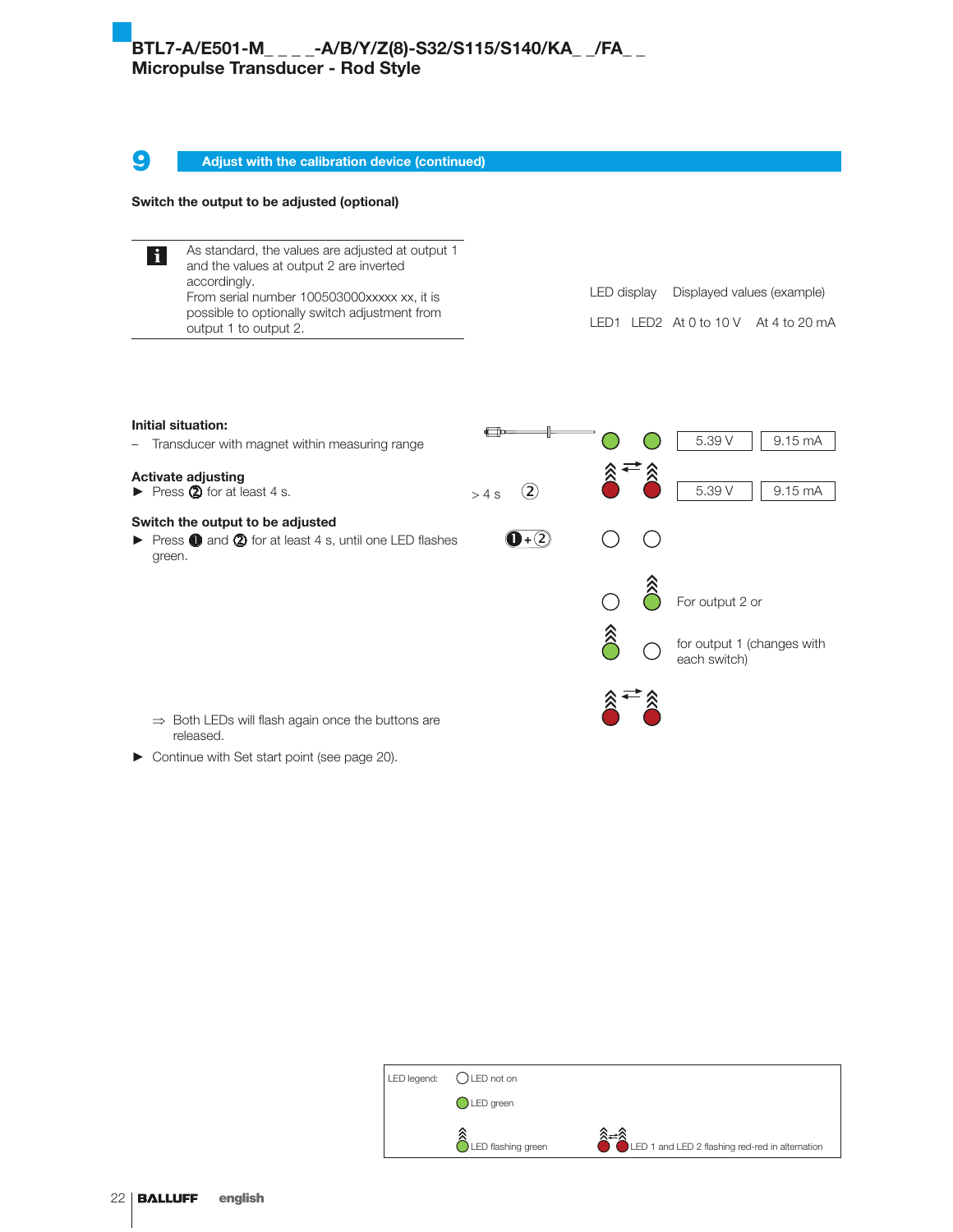# **10** Reset all values with the calibration device (reset)

NOTICE!

Interference in function

| Resetting all values while the system is running may<br>result in malfunctions.                                                                                                                                                            |         |                             |             |  |
|--------------------------------------------------------------------------------------------------------------------------------------------------------------------------------------------------------------------------------------------|---------|-----------------------------|-------------|--|
| Stop the system before performing the reset.<br>▶                                                                                                                                                                                          |         |                             |             |  |
| The reset function can be used to restore all the settings to<br>the factory settings. For a reset the magnet may also be<br>located outside the measuring range.                                                                          |         |                             |             |  |
|                                                                                                                                                                                                                                            |         |                             | LED display |  |
|                                                                                                                                                                                                                                            |         |                             | LED1 LED2   |  |
| <b>Activate reset</b><br>Simultaneously press $\bullet$ and $\bullet$ for at least 4 s.<br>Release buttons.<br>$\Rightarrow$ Reset is activated.                                                                                           | > 4s    | $\mathbf{0}$ + $\mathbf{2}$ |             |  |
| <b>Reset</b><br>$\triangleright$ Press $\bigcirc$ and $\bigcirc$ for at least 4 s.<br>Release buttons.<br>$\Rightarrow$ All values are reset.<br>$\Rightarrow$ Current position value is displayed.<br>$\Rightarrow$ Reset is deactivated. | > 4s    | $\mathbf{O}$ + $\mathbf{O}$ |             |  |
| <b>Abort reset</b>                                                                                                                                                                                                                         |         |                             |             |  |
| Resetting can be aborted without any changes<br>i<br>being saved after the Activate reset step.                                                                                                                                            |         |                             |             |  |
| Briefly press $\bullet$ and $\bullet$ simultaneously (< 1 s).<br>Release buttons.<br>$\Rightarrow$ Current position value is displayed.                                                                                                    | $< 1$ s | $\mathbf{D+}(2)$            |             |  |

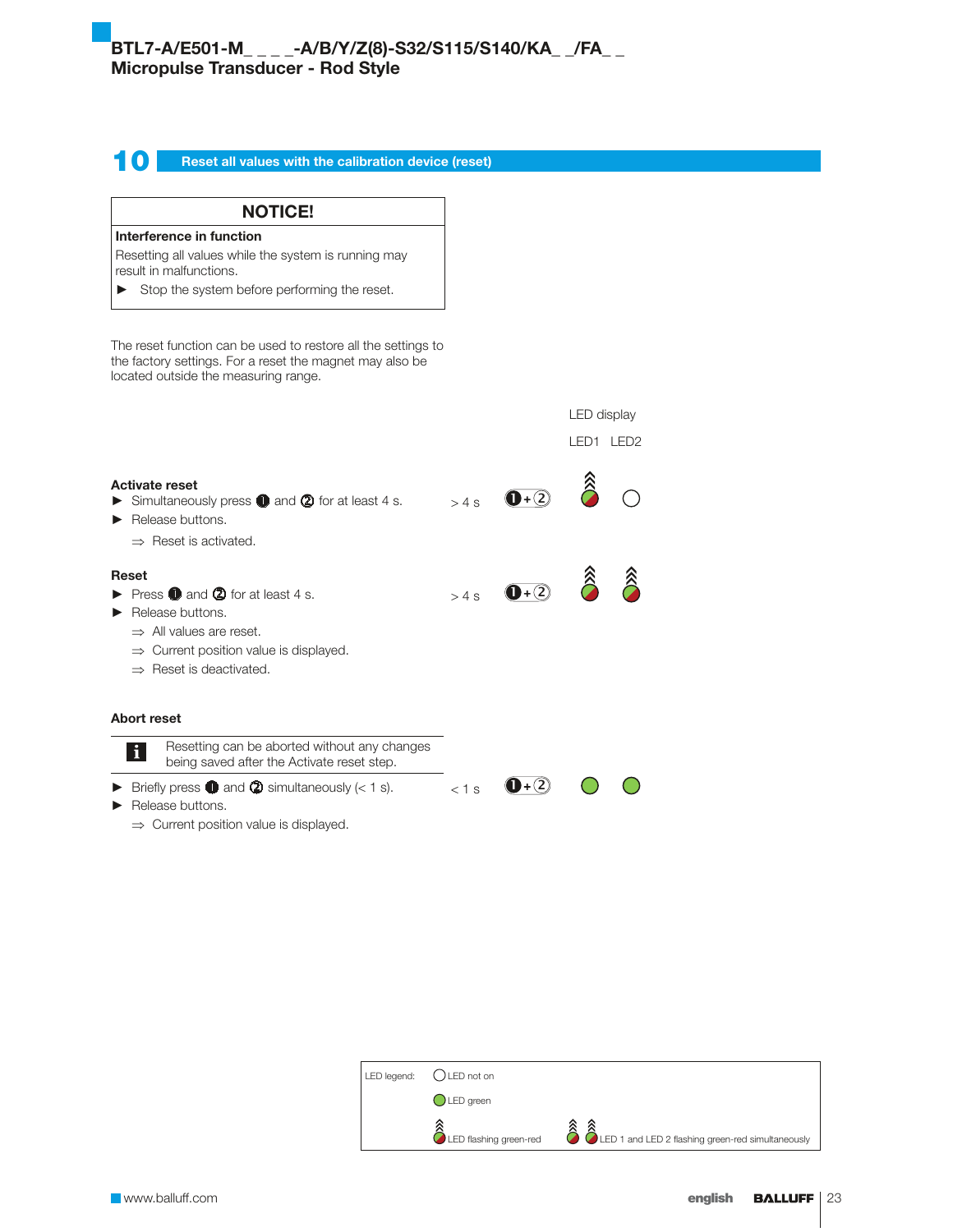# **Technical data**

#### 11.1 Accuracy

The specifications are typical values for the BTL7-A/E... at 24 V DC and room temperature, with a nominal length of 500 mm in conjunction with the BTL-P-1013-4R, BTL-P-1013-4S, BTL-P-1012-4R or BTL-P-1014-2R magnet.

The BTL is fully operational immediately, with full accuracy after warm-up.

| i                | For special versions, other technical data may<br>apply.<br>Special versions are indicated by the suffix -SA<br>on the part label. |                                 |  |
|------------------|------------------------------------------------------------------------------------------------------------------------------------|---------------------------------|--|
| Repeat accuracy  | Voltage, typical                                                                                                                   | $\pm 10 \mu m$                  |  |
|                  | Current, typical                                                                                                                   | $±5 \mu m$                      |  |
| Sampling rate    | With one magnet:                                                                                                                   |                                 |  |
|                  | Dependent on the nominal length $250 \mu s^{1}$ to 5.7 ms<br>At nominal length $=$ 500 mm<br>With two magnets:                     | $500 \mu s$                     |  |
|                  | Dependent on the nominal length $375 \mu s^{1}$ to 8.55 ms<br>At nominal length $=$ 500 mm                                         | 750 µs                          |  |
| Non-linearity at | Nominal length $\leq 500$ mm<br>Nominal length $>$ 500 to                                                                          | $\pm 50 \mu m$                  |  |
| $\leq 5500$ mm   | Nominal length > 5500 mm                                                                                                           | $\pm 0.01\%$ FS<br>$±0.02\%$ FS |  |
|                  | Temperature coefficient <sup>2)</sup>                                                                                              | $\leq$ 30 ppm/K                 |  |
|                  | Max. detectable velocity                                                                                                           | $10 \text{ m/s}$                |  |

### 11.2 Ambient conditions<sup>3)</sup>

| Operating temperature                                                                                                 | $-40^{\circ}$ C to $+85^{\circ}$ C  |
|-----------------------------------------------------------------------------------------------------------------------|-------------------------------------|
| Operating temperature for UL<br>(only BTL7--KA)                                                                       | Max. $+80^{\circ}$ C                |
| Storage temperature                                                                                                   | $-40^{\circ}$ C to $+100^{\circ}$ C |
| Relative humidity                                                                                                     | < 90%, non-condensing               |
| Rod pressure rating (when<br>installed in hydraulic cylinders)<br>For $\varnothing$ 8 mm<br>For $\varnothing$ 10.2 mm | $<$ 250 bar<br>$< 600$ bar          |
| Shock rating<br>per EN 60068-2-274)                                                                                   | 150 g/6 ms                          |
| Continuous shock<br>per EN 60068-2-294)                                                                               | 150 g/2 ms                          |
| Vibration<br>per EN 60068-2-6 <sup>4)</sup> (note<br>resonant frequency of the rod)                                   | 20 g, 10 to 2000 Hz                 |
| Degree of protection per<br>IEC 60529<br>Connector (when attached)<br>Cable                                           | IP 67<br>IP 684)                    |

### 11.3 Supply voltage (external)

| Voltage, stabilized <sup>5)</sup>                     | 10 to 30 V DC               |
|-------------------------------------------------------|-----------------------------|
| Ripple                                                | $\leq$ 0.5 V <sub>ss</sub>  |
| Current draw (at 24 V DC)<br>BTL7-A501-<br>BTL7-E501- | $<$ 150 mA<br>$\leq$ 180 mA |
| Inrush current                                        | $\leq 500$ mA/10 ms         |
| Reverse polarity protection <sup>6)</sup>             | Up to $36V$                 |
| Overvoltage protection                                | Up to 36 V                  |
| Dielectric strength<br>(GND to housing)               | 500 V AC                    |

#### 11.4 Output

| <b>BTL7-A501</b>                                                       |                                                                            |
|------------------------------------------------------------------------|----------------------------------------------------------------------------|
| Output voltage                                                         |                                                                            |
| Max. configuration <sup>7)</sup><br>Factory setting<br>Load current    | $-10$ to 10 V / 10 to $-10$ V<br>0 to 10 V / 10 to 0 V<br>$< 5 \text{ mA}$ |
| <b>BTL7-E501</b><br>Output current                                     |                                                                            |
| Max. configuration <sup>7)</sup><br>Factory setting<br>Load resistance | 0 to 20 mA / 20 to 0 mA<br>4 to 20 mA / 20 to 4 mA<br>$\leq 500$ ohms      |
| Short circuit resistance                                               | Signal cable to 36 V<br>Signal cable to GND                                |

### 11.5 Communication lines La, Lb

| Short circuit resistance | Signal cable to GND |
|--------------------------|---------------------|
|--------------------------|---------------------|

<sup>1)</sup> Only position output. For velocity output, next-higher measured value rate (500 µs or 750 µs).

- $2)$  Nominal length = 500 mm, magnet in the middle of the measuring range
- <sup>3)</sup> For  $\frac{d\mathbf{Q}_{\text{obs}}}{d\mathbf{S}_{\text{res}}}$ : Use in enclosed spaces and up to a height of 2000 m above sea level.
- 4) Individual specifications as per Balluff factory standard
- <sup>5)</sup> For  $\frac{(\mathbb{Q})_{\text{est}}}{\text{attn}}$ : The transducer must be externally connected via a limitedenergy circuit as defined in UL 61010-1, a low-power source as defined in UL 60950-1, or a class 2 power supply as defined in UL 1310 or UL 1585.
- <sup>6)</sup> A prerequisite is that no current can flow between GND and 0 V in the event of polarity reversal.
- 7) Only with PC software (Configuration Tool)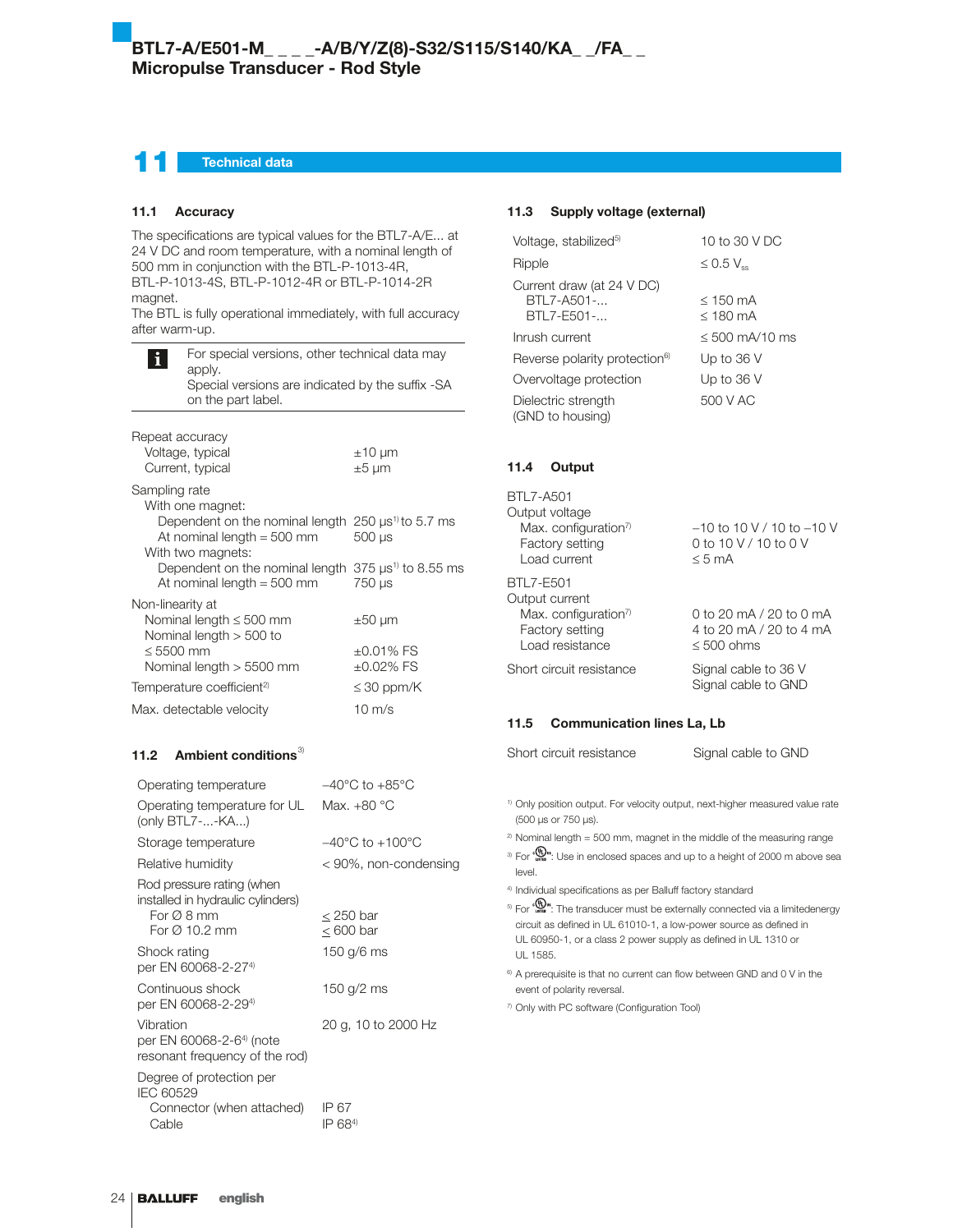# 11 Technical data (continued)

### 11.6 Dimensions, weights

| Diameter of rod                                               | 8 mm or 10.2 mm                                       |
|---------------------------------------------------------------|-------------------------------------------------------|
| Nominal length<br>For $\varnothing$ 8 mm<br>For Ø 10.2 mm     | 25 to 1016 mm<br>25 to 7620 mm                        |
| Weight (depends on<br>length)                                 | Approx. 2 kg/m                                        |
| Housing material                                              | Anodized aluminum                                     |
| Rod material                                                  | Stainless steel 1.4571                                |
| Rod wall thickness<br>For $\varnothing$ 8 mm<br>For Ø 10.2 mm | 0.9 mm<br>$2 \, \text{mm}$                            |
| Young's modulus                                               | Approx. 200 kN/mm <sup>2</sup>                        |
| Housing mounting via<br>threads                               | M18×1.5 or 3/4"-16UNF                                 |
| Tightening torque                                             | Max. 100 Nm                                           |
| BTL7-…-KA                                                     |                                                       |
| Cable material                                                | PUR<br>cULus 20549<br>80°C, 300 V,<br>internal wiring |
| Cable temperature                                             | $-40^{\circ}$ C to $+90^{\circ}$ C                    |
| Cable diameter                                                | Max. 7 mm                                             |
| Permissible bending<br>radius                                 |                                                       |
| Fixed routing<br>Movable                                      | $\geq$ 35 mm<br>$\geq 105$ mm                         |
| BTL7--FA                                                      |                                                       |
| Cable material                                                | PTFF<br>No UL approval available                      |
| Cable temperature                                             | $-55^{\circ}$ C to $+200^{\circ}$ C                   |
|                                                               |                                                       |

Cable diameter Max. 7 mm Permissible bending radius Fixed routing ≥ 35 mm<br>Movable **Drawing Strate** No permis

No permissible bending radius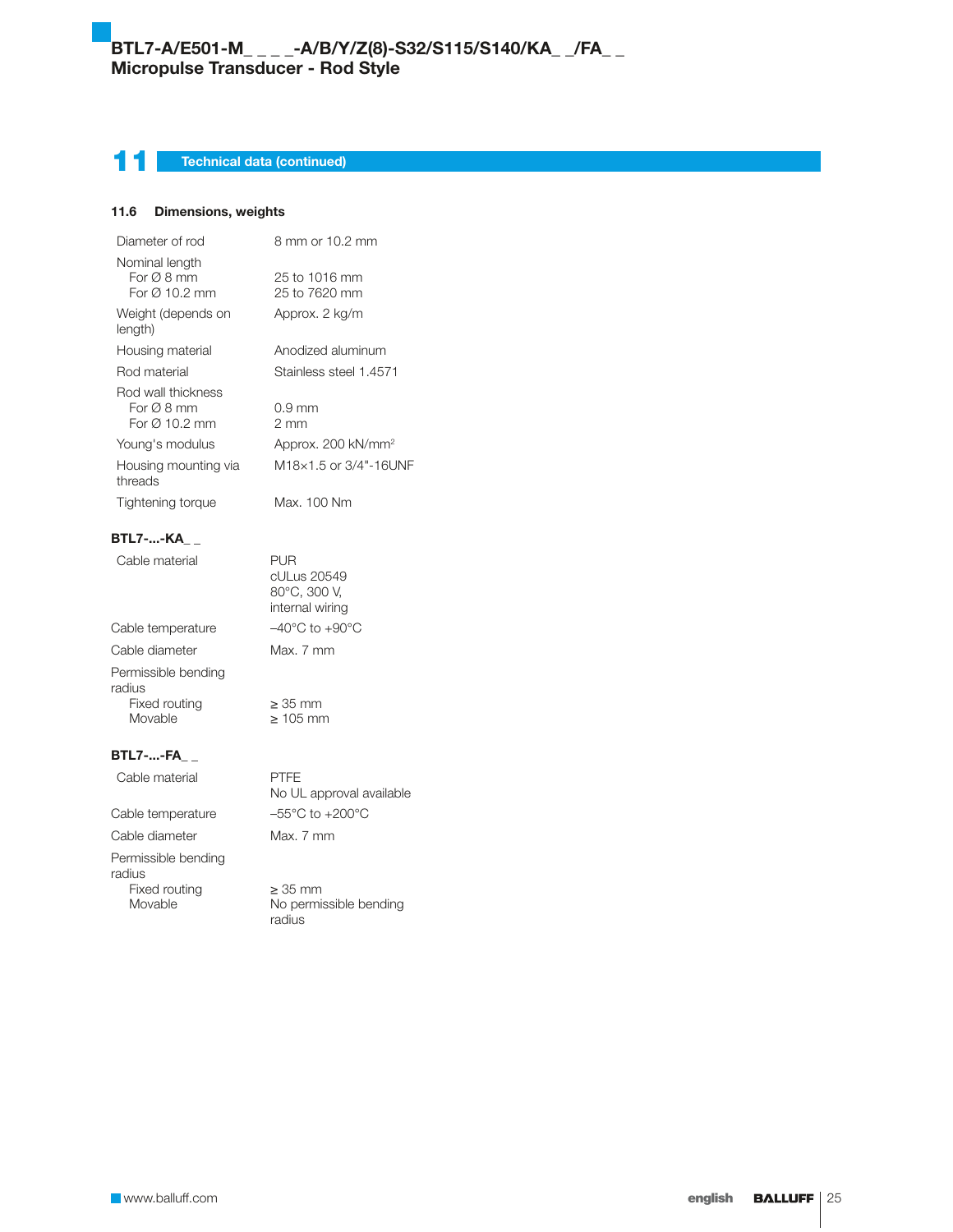# 12 Accessories

Accessories are not included in the scope of delivery and must be ordered separately.

### 12.1 Magnets

#### BTL-P-1013-4R



#### BTL-P-1013-4S



### BTL-P-1012-4R



#### BTL-P-1014-2R



Fig. 12-1: Magnet installation dimensions

#### BTL-P-1013-4R, BTL-P-1013-4S, BTL-P-1012-4R, BTL-P-1014-2R:

| Weight:  | Approx. 10 g      |
|----------|-------------------|
| Housing: | Anodized aluminum |

#### Included in the scope of delivery for the BTL-P-1013-4R, BTL-P-1013-4S, BTL-P-1012-4R:

| Spacer: | 8 mm, material: polyoxymethylene |
|---------|----------------------------------|
|         | (POM)                            |

#### BTL5-P-4500-1 magnet (solenoid):

| Weight:                   | Approx. 90 q                       |
|---------------------------|------------------------------------|
| Housing:                  | Plastic                            |
| Operating<br>temperature: | $-40^{\circ}$ C to $+60^{\circ}$ C |

#### BTL-P-1028-15R (special accessories for applications with a supporting rod):

| Weight:  |  |
|----------|--|
| Housing: |  |

Approx. 68 g Anodized aluminum



Fig. 12-2: Special accessories BTL-P-1028-15R

### 12.2 Mounting nut

- M18×1.5 mounting nut: BTL-A-FK01-E-M18×1.5
- Mounting nut 3/4"-16UNF: BTL-A-FK01-E-3/4"-16UNF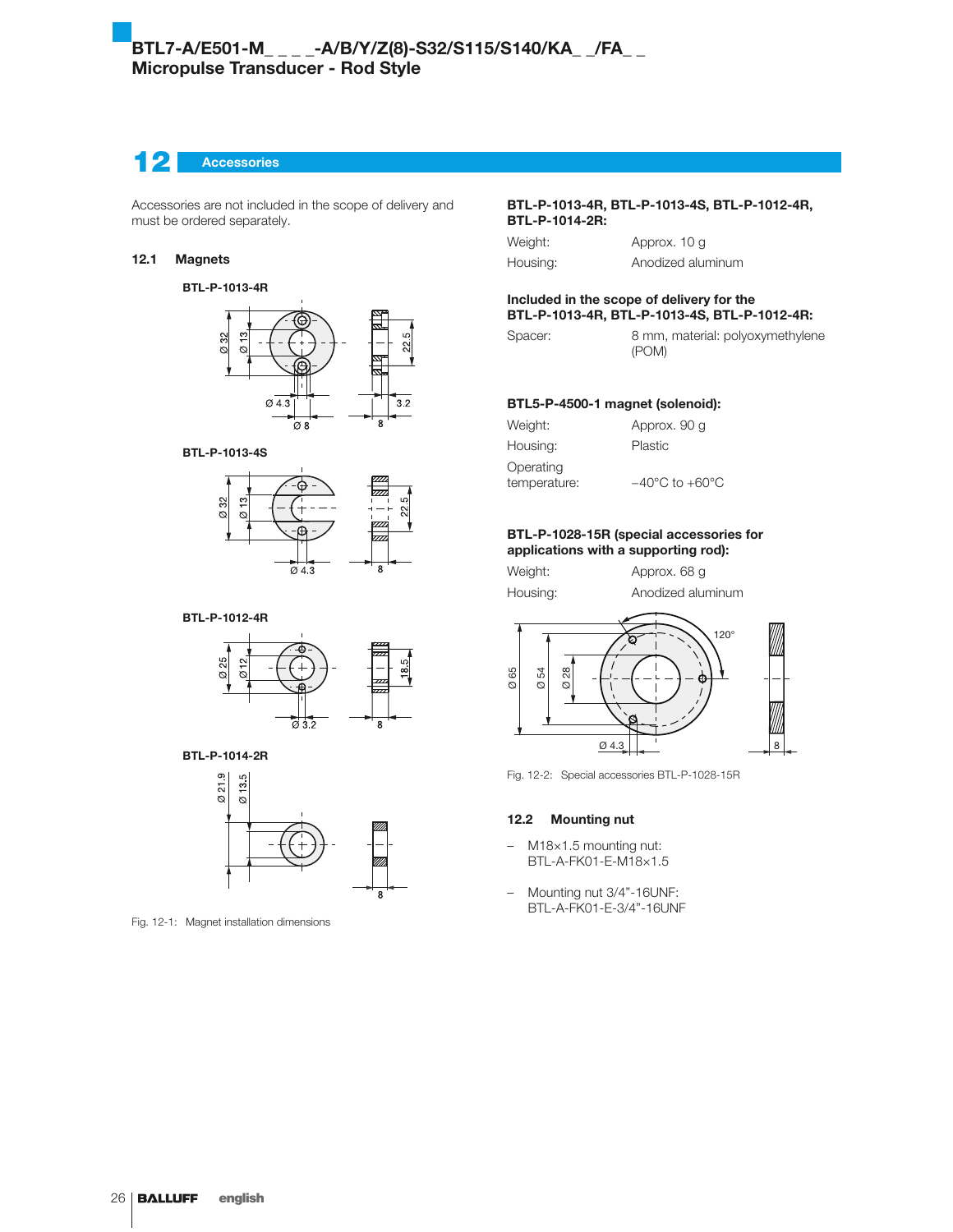# 12 Accessories (continued)

#### 12.3 Connectors and cables

#### 12.3.1 BKS-S32/S33M-00, freely configurable

#### BKS-S32M-00

Straight connector, freely configurable M16 per IEC 130-9, 8-pin



Fig. 12-3: Connector BKS-S32M-00

#### BKS-S33M-00

Angled connector, freely configurable M16 per IEC 130-9, 8-pin



Fig. 12-4: Connector BKS-S33M-00

#### 12.3.2 BKS-S232/S233-PU-\_ \_, preassembled

#### BKS-S232-PU-\_ \_

Straight connector, molded, preassembled M16, 8-pin

Various cable lengths can be ordered, e.g. BKS-S232-PU-05: Cable length 5 m



#### BKS-S233-PU-\_ \_

Angled connector, molded, preassembled M16, 8-pin Various cable lengths can be ordered, e.g. BKS-S233-PU-05: Cable length 5 m



Fig. 12-6: Connector BKS-S233-PU-\_\_

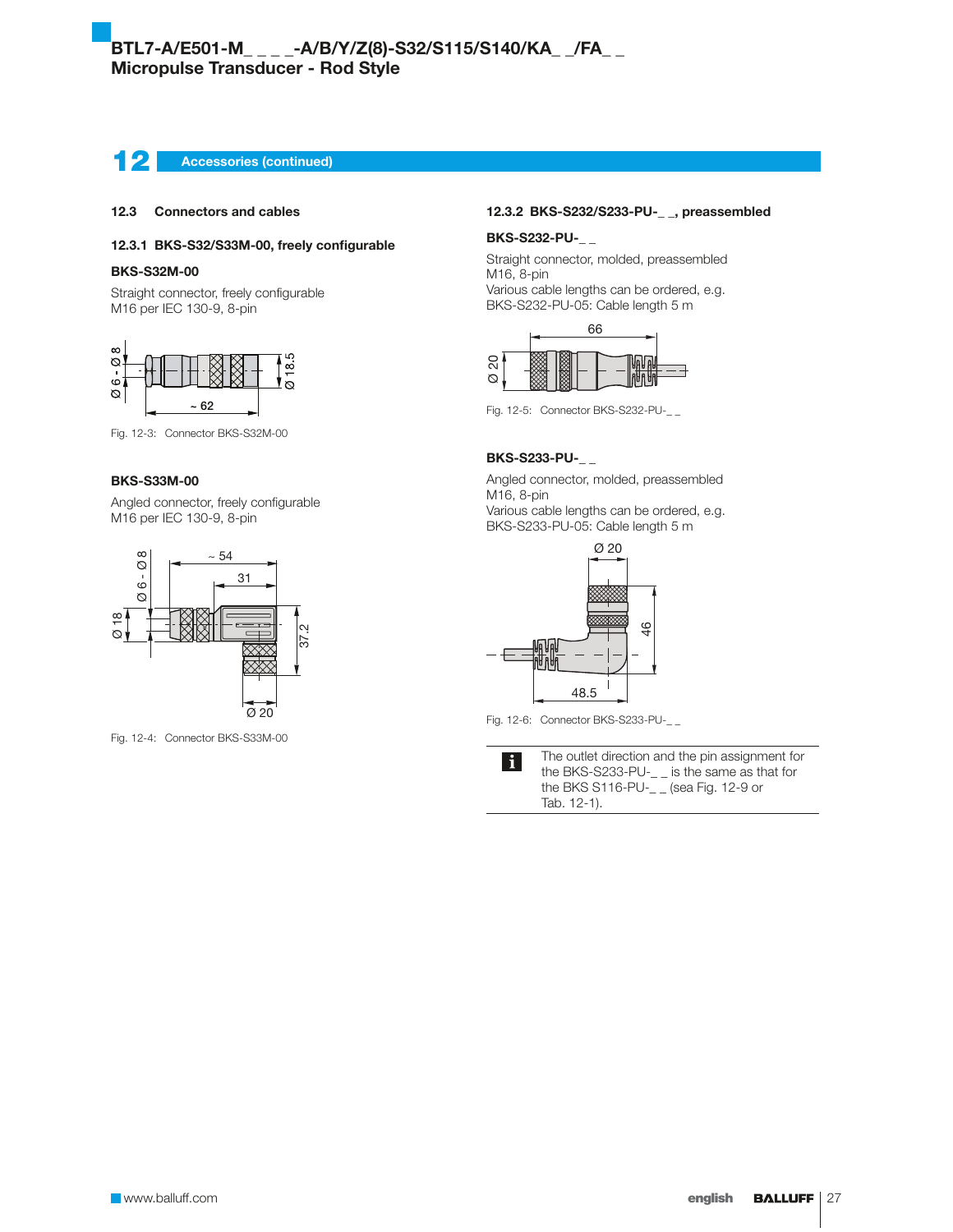Accessories (continued)

#### 12.3.3 BKS-S115/S116-PU-\_ \_, preassembled

### BKS-S115-PU-\_ \_

Straight connector, molded-on cable, preassembled M12, 8-pin

Various cable lengths can be ordered, e.g. BKS-S115-PU-05: Cable length 5 m



Fig. 12-7: Connector BKS-S115-PU-\_\_

#### BKS-S116-PU-\_ \_

Angled connector, molded-on cable, preassembled M12, 8-pin

Various cable lengths can be ordered, e.g. BKS-S116-PU-05: Cable length 5 m







Fig. 12-9: Connector BKS-S116-PU\_\_, outlet

| Pin            | Color            |
|----------------|------------------|
| 1              | <b>YE</b> yellow |
| $\overline{c}$ | GY gray          |
| 3              | PK pink          |
| 4              | RD red           |
| 5              | GN green         |
| 6              | <b>BU</b> blue   |
| 7              | <b>BN</b> brown  |
| 8              | WH white         |

Tab. 12-1: BKS-S115/S116-PU\_ \_ pin assignment

#### 12.3.4 BKS-S140-23-00, freely configurable

#### BKS-S140-23-00

Straight connector, freely configurable 10-pin



-<br>Fig. 12-10: Connector BKS-S140-23-00

#### 12.3.5 Plug-in system, 8-pin

The transducer is available with an 8-pin pigtail plug-in system. The plug-in system has two parts:

- The M12 contact insert is preassembled to the transducer's cable
- The square flange for assembly using the contact insert is included in the scope of delivery.



Fig. 12-11: Plug-in system based on the example installing the transducer in a hydraulic cylinder

### Series ZA10

Square flange material: Nickel-plated brass BTL7-…-KA00,2-ZA10, PUR cable 0,2 m BTL7-…-KA00,3-ZA10, PUR cable 0,3 m

#### Series ZA15

Square flange material: Stainless steel 1.4404 BTL7-…-KA00,2-ZA15, PUR cable 0,2 m BTL7-…-KA00,3-ZA15, PUR cable 0,3 m



Fig. 12-12: Square flange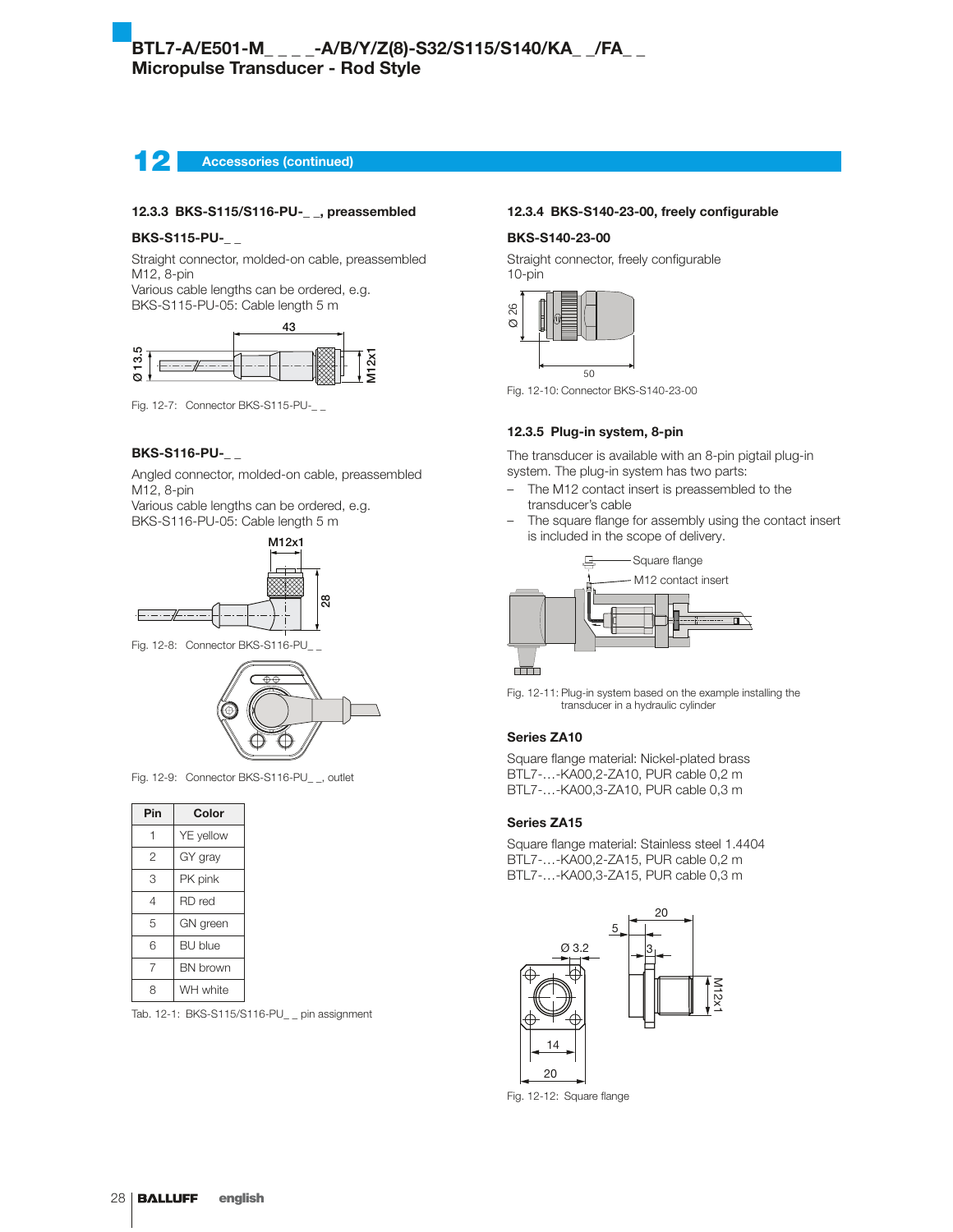# 12 Accessories (continued)

#### 12.4 USB communication box

#### BTL7-A-CB01-USB-S32

For BTL7-A/E501-... with S32 connector. Scope of delivery: USB communication box, USB cable, 2 adapter cables each approx. 0.3 m, condensed guide.

#### BTL7-A-CB01-USB-S115

For BTL7-A/E501-... with S115 connector. Scope of delivery: USB communication box, USB cable, 2 adapter cables each approx. 0.3 m, condensed guide.

### BTL7-A-CB01-USB-S140

For BTL7-A/E501-... with S140 connector. Scope of delivery: USB communication box, USB cable, 2 adapter cables each approx. 0.3 m, condensed guide.

#### BTL7-A-CB01-USB-KA

For BTL7-A/E501-... with cable connection Scope of delivery: USB communication box, USB cable, 1 adapter cable approx. 0.6 m, condensed guide.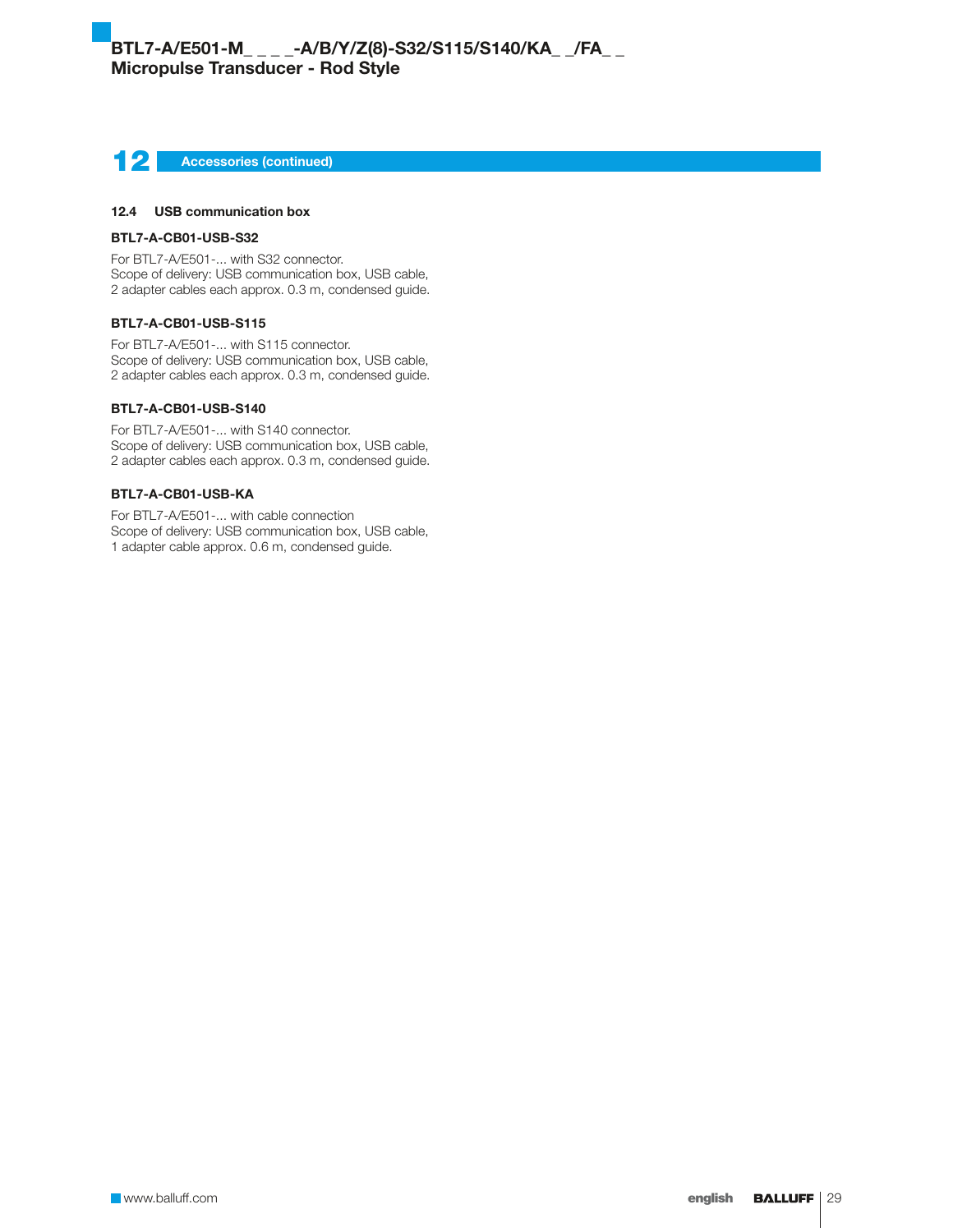13 Type code breakdown

|                                                                                                                                                                                                                                                                                                                                                | BTL7 - A 5 0 1 - M0500 - B - S32 |
|------------------------------------------------------------------------------------------------------------------------------------------------------------------------------------------------------------------------------------------------------------------------------------------------------------------------------------------------|----------------------------------|
|                                                                                                                                                                                                                                                                                                                                                |                                  |
| Interface:<br>$A =$ Analog interface, voltage output 0 to 10 V (Factory setting)<br>$E =$ Analog interface, current output 4 to 20 mA (Factory setting)                                                                                                                                                                                        |                                  |
| Supply voltage:<br>$5 = 10$ to 30 V DC                                                                                                                                                                                                                                                                                                         |                                  |
| $01 = 2$ outputs, configurable                                                                                                                                                                                                                                                                                                                 |                                  |
| $M0500$ = Metric specification in mm, nominal length 500 mm<br>(M0025 to M1016: A8, B8, Y8, Z8)<br>(M0025 to M7620: A, B, Y, Z)                                                                                                                                                                                                                |                                  |
| Rod version, fastening:<br><u> 1989 - Andrea Stadt Britain, amerikansk politiker (d. 1989)</u><br>$A =$ Metric mounting thread M18x1.5, rod diameter 10.2 mm<br>$B =$ Metric mounting thread M18x1.5, O-ring, rod diameter 10.2 mm<br>$Y = 3/4$ "-16UNF thread, rod diameter 10.2 mm<br>$Z = 3/4$ "-16UNF thread, O-ring, rod diameter 10.2 mm |                                  |
| $A8$ = Metric mounting thread M18x1.5, rod diameter 8 mm<br>B8 = Metric mounting thread M18x1.5, O-ring, rod diameter 8 mm<br>$Y8 = 3/4" - 16 \text{UNF}$ thread, rod diameter 8 mm<br>$Z8 = 3/4$ "-16UNF thread, O-ring, rod diameter 8 mm                                                                                                    |                                  |
| Electrical connection:<br>S32 = 8-pin, M16 plug per IEC 130-9                                                                                                                                                                                                                                                                                  |                                  |

S115 = 8-pin, M12 plug

 $S140 = 10$ -pin, plug

 $KAO5 =$  Cable, 5 m (PUR)

FA05 = Cable, 5m (PTFE)